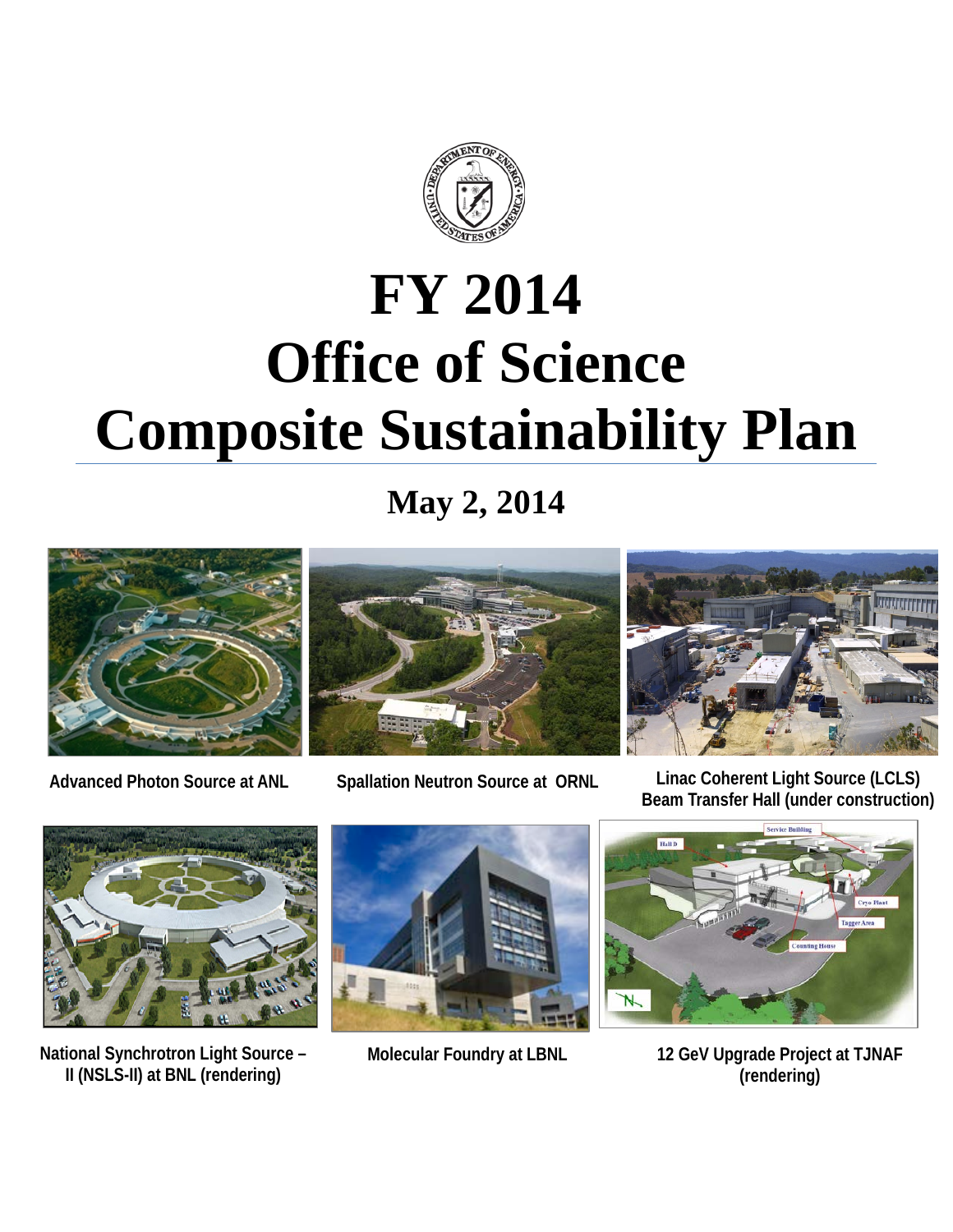# Table of Contents

| I. Executive Summary                         |  |
|----------------------------------------------|--|
|                                              |  |
|                                              |  |
|                                              |  |
| II. Organization and Funding                 |  |
|                                              |  |
|                                              |  |
|                                              |  |
| IV. Goal Risk Mitigation and Multi-Year Plan |  |
|                                              |  |
|                                              |  |
|                                              |  |
|                                              |  |
|                                              |  |
|                                              |  |
|                                              |  |
|                                              |  |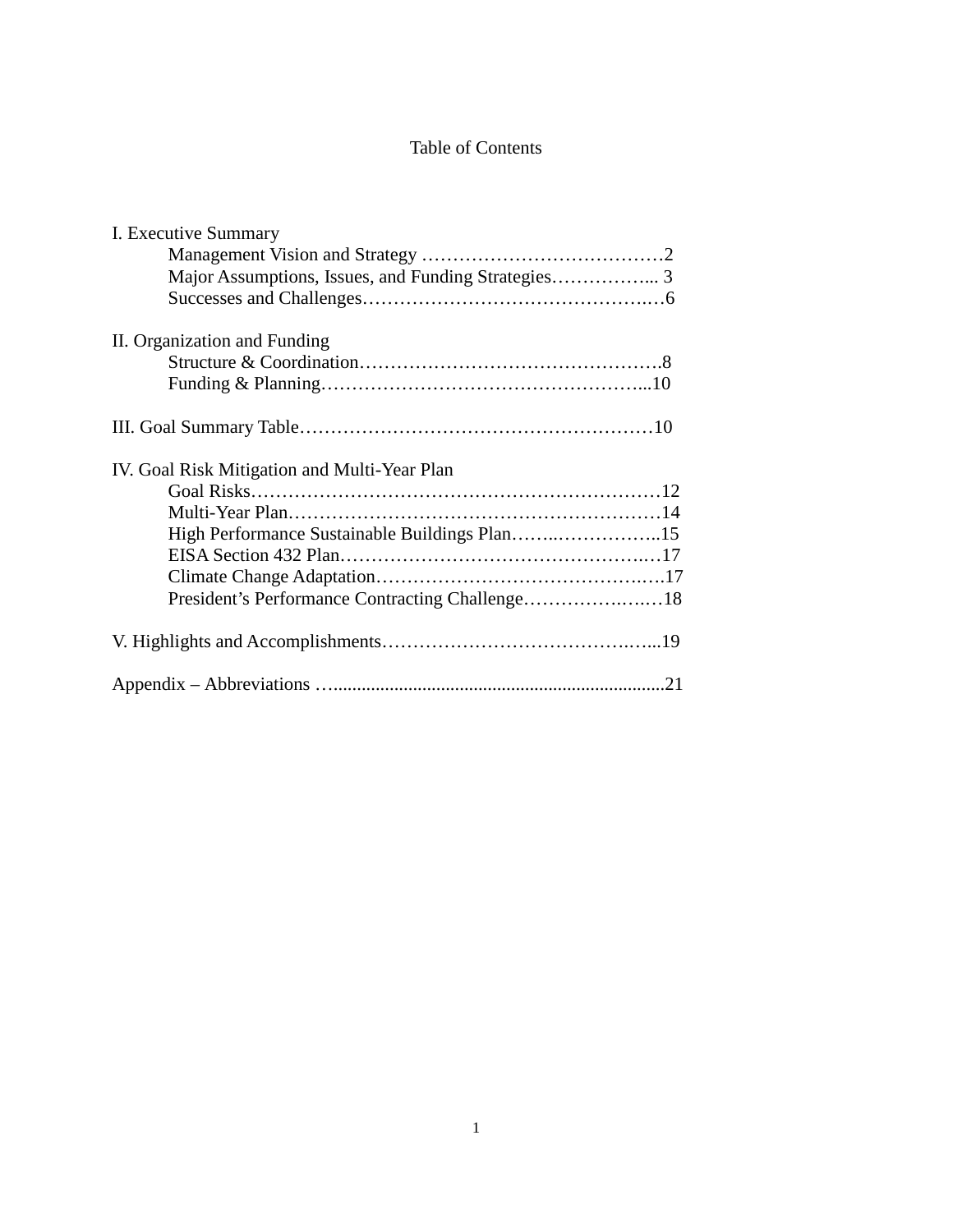# **I. Executive Summary**

#### **Management Vision and Strategy**

The Office of Science (SC) Composite Sustainability Plan (CSP) covers the 14 SC laboratories and sites that support SC's mission activities. They are:

Ames: Ames National Laboratory, Iowa ANL: Argonne National Laboratory, Illinois BNL: Brookhaven National Laboratory, New York Fermi: Fermi National Accelerator Laboratory, Illinois LBNL: Lawrence Berkeley National Laboratory, California NDRL: Notre Dame Research Laboratory ORNL: Oak Ridge National Laboratory, Tennessee ORISE: Oak Ridge Institute for Science and Education, Tennessee ORO: Oak Ridge Office, Tennessee OSTI: Office of Scientific and Technical Information, Tennessee PNNL: Pacific Northwest National Laboratory, Washington PPPL: Princeton Plasma Physics Laboratory, New Jersey SLAC: SLAC National Accelerator Laboratory, California TJNAF: Thomas Jefferson National Accelerator Facility, Virginia

The laboratories and sites are referred to as the "SC complex" and the term "sites" is often used in this document to refer to all of them collectively. Together, these sites have over 1,600 buildings with over 27 million square feet of space, 270 miles of electrical distribution and a similar amount of gas/steam/water distribution utilities, over 500 miles of roads and sidewalks and 43,000 acres of land. Sites vary in size from those with only one building (OSTI and NDRL) to those with hundreds of buildings such as Fermi, SLAC, BNL and ORNL. Each site prepares a Site Sustainability Plan (SSP) describing their progress in and plans for meeting the goals in DOE's *2013 Strategic Sustainability Performance Plan* (SSPP). Sites also prepare a Consolidated Energy Data Report (CEDR) which supports their SSPs.

The intent of this CSP is to assess SC's overall progress in and plans for meeting the DOE's sustainability goals across all of it sites together (i.e., the "portfolio" view). The CSP helps strategically guide the sustainability efforts of its portfolio of sites and optimize their collective efforts to achieve sustainability goals.

With a comprehensive approach to fulfilling the DOE sustainability goals, SC advances the DOE sustainability mission with a diverse, focused effort to integrate sustainability into facilities and activities. Scientists and facilities staff partner leverage the outcomes of their DOE-sponsored research and development programs to pursue and deploy technical innovations and maximize the efficient use of energy and natural resources. SC sites work to transform site culture about ways they can minimize environment impacts and to engage employees in supporting sustainability at work, at home, and in the community to advance regional, national, and worldwide sustainability.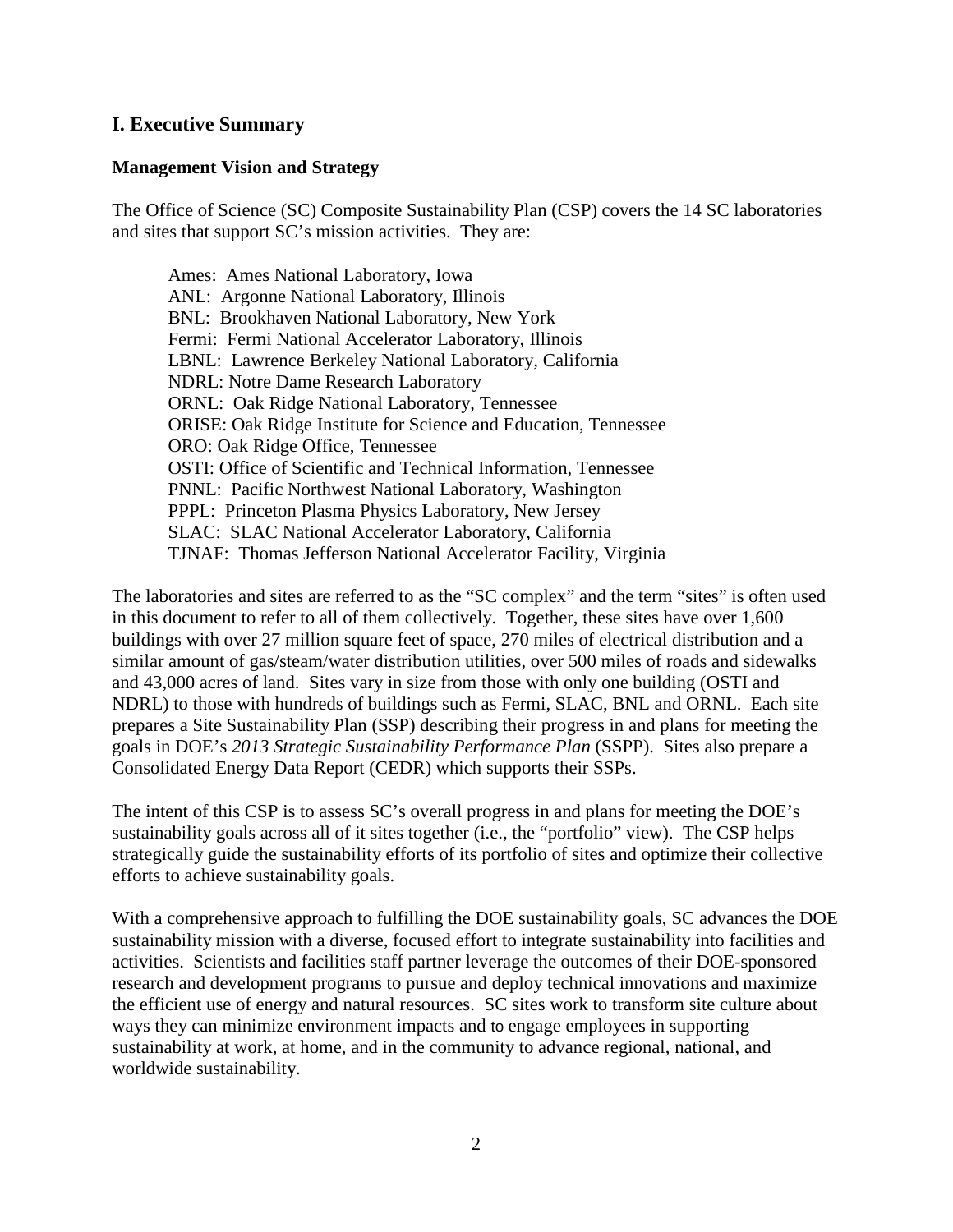Management strategies to achieve these goals include:

- Prioritizing targets of opportunity consistent with impact potential and available resources;
- Leveraging the strengths of individual sites to meet the goals across the portfolio;
- Leveraging in-house knowledge, skills, and experience across the portfolio organizations;
- Regularly sharing best practices and approaches within SC sites and across DOE; and
- Encouraging communication at all levels.

Clean energy and sustainability have long been at the core of the SC mission. While SC is striving to meet the goals established in DOE's 2013 SSPP such as reducing greenhouse gas emissions (GHG) and reducing energy and water usage, the most significant contribution of the DOE SC complex to the Nation's broader sustainability goals is likely to come from research breakthroughs aimed at dramatically reducing our overall national dependence on imported oil and fossil fuels, thereby significantly cutting emissions. The SC national laboratories and the large-scale scientific user facilities that they house and support are among the Nation's most important assets in the quest for a new, more sustainable energy economy aimed at reducing this dependence. The national laboratories and their major facilities are key national resources to achieving the scientific breakthroughs needed to revolutionize energy technologies and put energy production, transmission, and use on a more sustainable basis.

As will be demonstrated in this plan, SC is on track to meet and/or exceed most sustainability goals established in the DOE's SSPP.

# **Major Assumptions, Issues, and Funding Strategies**

# *Assumptions*

While the specific missions vary within SC portfolio of laboratories and sites, it is assumed that SC will continue to build and operate large-scale, sophisticated national scientific user facilities, referred to as High Energy Mission Specific Facilities (HEMSF). These facilities are essential to achieving the SC mission and form the foundation of the Nation's infrastructure for research in the physical sciences and basic research on energy.

HEMSFs include large particle accelerators and x-ray light sources, neutron scattering sources, supercomputers, reactors, specialized facilities for nanoscience and genomics, and other largescale facilities used by some 29,000 researchers from universities, national laboratories, and industry across the nation each year. Examples of SC HEMSF's are listed below:

- Advanced Photon Source at ANL;
- National Synchrotron Light Source at BNL;
- Relativistic Heavy Ion Collider at BNL;
- Leadership Computing Facilities at ORNL, ANL, and LBNL;
	- o National Energy Research Scientific Computing Center at LBNL
	- o Computational Sciences Building at ORNL
	- o Multiprogram Research Facility at ORNL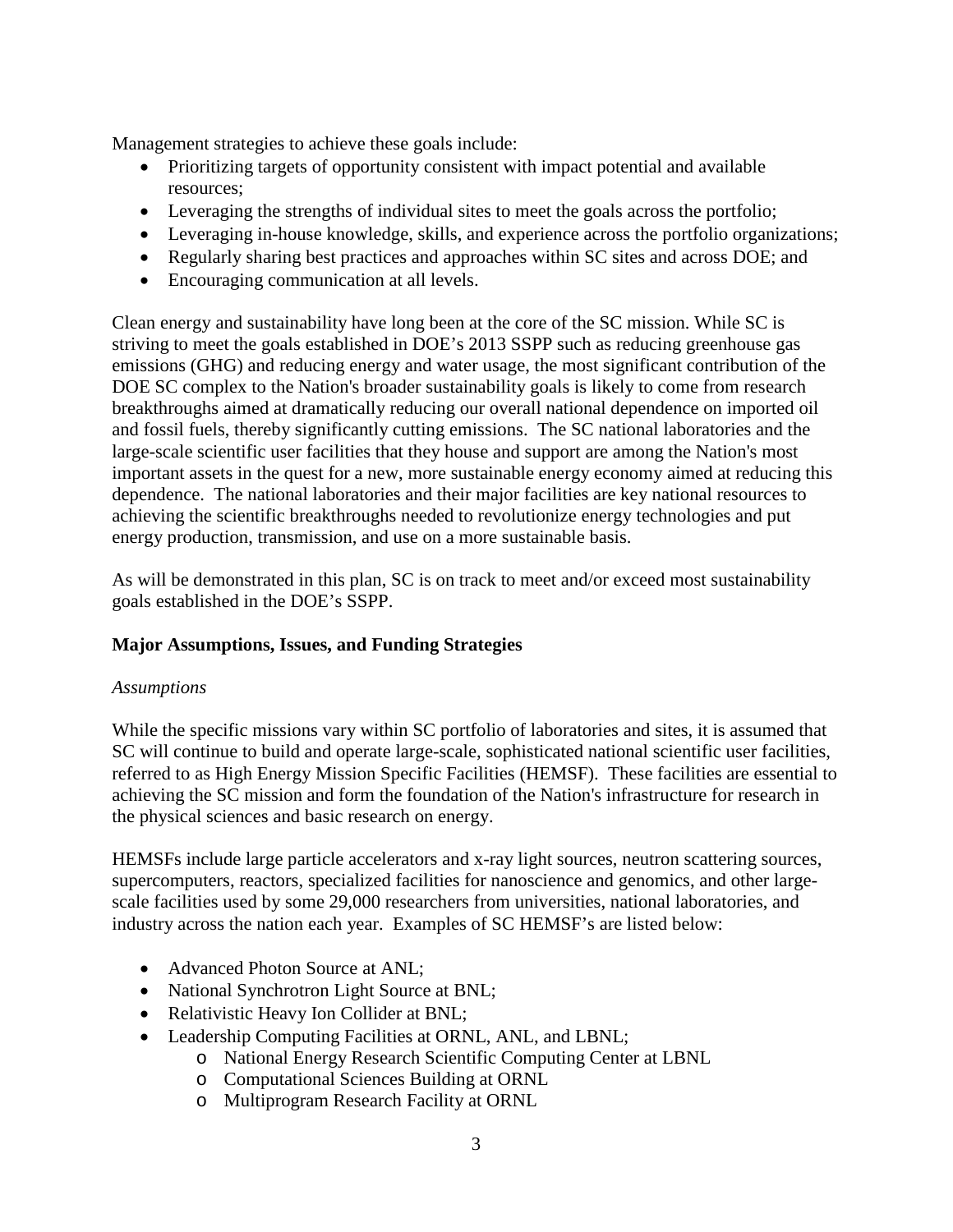- o Leadership Computing Facility at ANL
- Linac Coherent Light Source (LCLS) and Stanford Synchrotron Radiation Light Source at SLAC; and
- Continuous Electron Beam Accelerator Facility at TJNAF.

Approximately two-thirds of SC's purchased electricity is used to operate its HEMSFs and purchased electricity constitutes approximately three quarters of SC's Scope 1 and 2 GHG emissions. Electricity usage is projected to increase substantially through 2020 from the FY 2008 base as new and upgraded HEMSFs are completed and come on-line. The projected level in FY 2020 is 3,151,747 Mwh, an increase of 1,223,296 Mwh above the FY 2008 level of 1,928,451 Mwh. Applying the 28% reduction goal for GHG to the FY 2008 level, shows that SC ought to be at 1,388,484 Mwh in FY 2020. Thus there is a 1,763,263 Mwh difference between the FY 2020 goal and the projected use. The only economical way for SC to achieve the necessary Scope 1 and 2 GHG reduction goal is via the purchase of Renewable Energy Credits (RECs). SC assumes that the purchase of RECs will continue to be an acceptable approach to meeting the Scope 1 and 2 GHG reduction goal.

It is also assumed that the organizational structure within the SC's current portfolio of sites will remain the same, and that within this portfolio there is sufficient flexibility and adaptability to meet sustainability performance targets and goals. Furthermore, SC expects that new costeffective sustainability opportunities will emerge in the near future as technologies advance and/or costs decline.

The Departmental re-organization which created the Under Secretary for Science and Energy (S4) is expected to result in teaming and cross-fertilization opportunities across S4's main programs of Science, Energy Efficiency & Renewable Energy, Fossil and Nuclear.

# *Issues*

It is likely that SC and every site will continue to be impacted by fiscal constraints for the foreseeable future and such constraints could affect goal accomplishment.

The average age of SC's buildings is 40 years and most were constructed in a time when sustainability was not a key consideration. Renovating and modernizing these buildings to meet current and projected mission requirements as well as High Performance Sustainable Building (HPSB) guidelines is a high priority. The SC Science Laboratories Infrastructure (SLI) program is constructing new buildings and renovating others to meet mission requirements as well as HPSB goals (e.g., Leadership in Energy and Environmental Design (LEED®) certification). However, budget constraints and shortfalls have significantly slowed the SLI program's progress toward helping sites achieve the 15% goal for HPSB by FY 2015.

The continued growth of SC mission activities especially of the construction and operation of new and upgraded HEMSFs will require large increases in the purchase of electricity as described earlier as well as increased water consumption for process cooling. These increases are despite efforts to develop and utilize the most energy and water efficient design and equipment. Operating costs of HEMSFs are a continuing concern to program offices as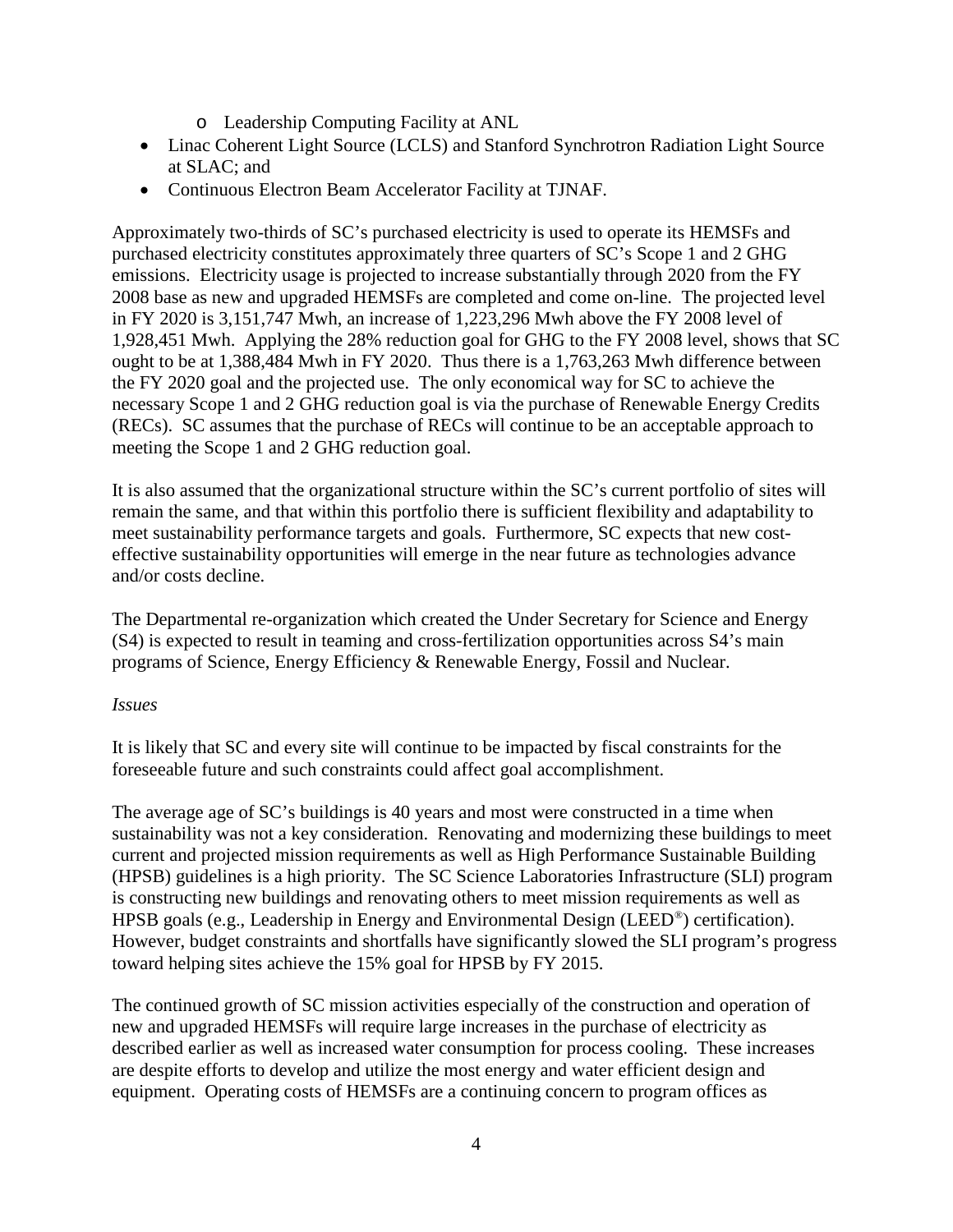evidenced by SC laboratory participation in the "2nd Workshop on Energy for Sustainable Science at Research Infrastructures" hosted by CERN, Geneva, Switzerland, October 23-25, 2013 and other such meetings and conferences focusing on sustainability programs, energy management/carbon reduction successes, and future plans for more sustainable research machines and laboratory infrastructure. Fortunately, Federal agencies have the option to purchase RECs to offset electricity purchases thereby reducing GHG Scope 2 emissions and allowing SC to meet the reduction goals. However, increased purchases of RECs to meet the Scope 1&2 GHG reduction goal and the renewable energy goal (20% of electrical usage by FY 2020) pose an increasing burden on site operating expenses.

Transmission and Distribution (T&D) emissions account for 32% of Scope 3 GHG emissions. As of the end of FY 2013, SC had achieved a reduction of 13.1% which exceeds the FY 2020 12% reduction goal primarily by reducing commuting via telework and carpooling and reduced business travel via video & tele-conferencing. Projected increases in electricity use for new and upgraded HEMSFs will increase T&D emissions and could jeopardize maintaining the current success without continued success in reducing commuting and business travel.

With regard to energy intensity calculations (BTU/sf), sites have the option to exclude separately-metered energy-intensive loads in buildings and other structures that are driven by mission and operational requirements. This exclusion option allows SC to work toward achieving the 30% reduction energy intensity goal by FY 2015. SC on a portfolio basis has already achieved a 32% reduction as of the end of FY 2013. However, no similar exclusion option exists for water usage in water intensive facilities. Thus, increased water use by new and updated HEMSFs will tax SC's ability to meet the 26% potable water intensity (Gal per gross square foot) reduction. SC proposes that DOE seek an exclusion option for facilities with intensive water use.

External factors—such as local climate change, variability in state and local rules and regulations, low utility costs which serve as a dis-incentive to third party funded projects, access to clean energy infrastructure, and the limitations of deploying large-scale onsite renewable technologies—also pose challenges.

# *Funding Strategies*

SC sites apply a variety of funding strategies as part of this effort. These strategies include:

- Prioritizing the use of available funds, taking into consideration high-value impact and return on investment;
- As specific goals are met or exceeded, focusing resources on areas at risk or falling behind;
- Capitalizing on maintenance and repair needs as opportunities to implement sustainability projects;
- Capitalizing on investments to advance the SC's state-of-art research facilities and to modernize its general purpose facilities and infrastructure supporting research activities.
- Demolishing inefficient buildings and associated infrastructure in conjunction with construction of new energy-efficient buildings;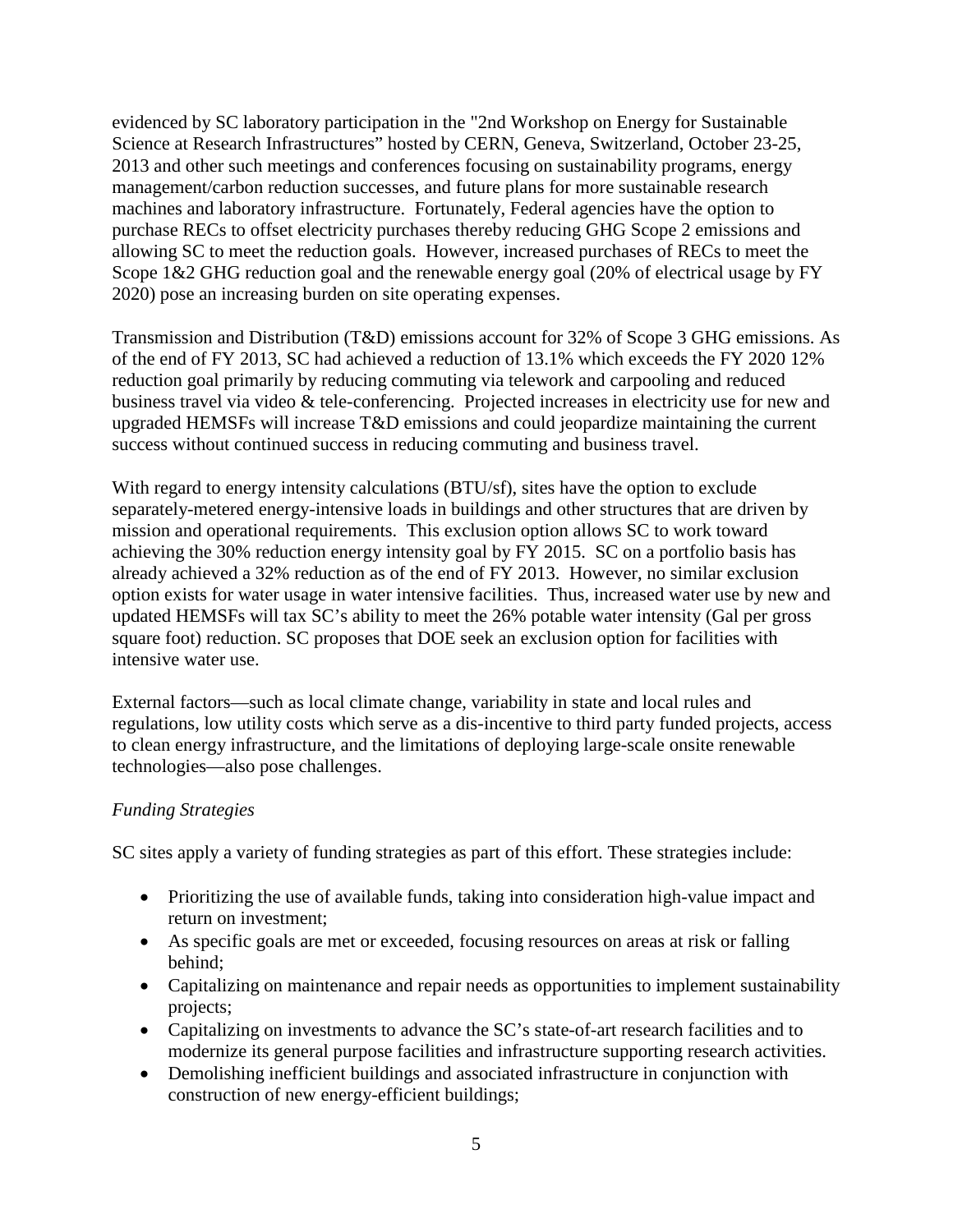- Re-investing savings from indirect funded projects into additional high payback ones.
- Pursuing performance based contracting (Energy Savings Performance Contracts (ESPCs) and Utility Energy Savings Contracts (UESCs) and other opportunities) to expedite achievement of sustainability goals while spreading out costs over time;
- Exploring potential for collaboration with Research, Development, Demonstration and Deployment programs to incorporate advanced efficiency and renewable energy demonstration projects; and,
- Leveraging available in-house expertise across sites and organizations.

# **Successes and Challenges**

The SC sites have had a wide range of successes across the portfolio, helping to meet and exceed DOE sustainability goals. Examples of successes for 2013, in no particular order, are as follows:

- ANL energy savings reinvestment program generates more than \$1 million in annual energy and water savings.
- ANL awarded an ESPC contract for a Combined Heat and Power (CHP) plant. The planned CHP Plant will generate savings of over \$3,113,389/year; will produce 342,454 BBTU/year in total energy savings; will generate 6.3 MW of electricity per hour; and, will reduce carbon emissions by over 33,044 tons/year.
- Many SC sites (e.g., ANL, PNNL, ORNL, Fermi, PPPL) have established sustainability awareness initiatives including symbols/logos, websites and newsletters to provide information, highlight initiatives and encourages employees to document their own sustainability success stories. An example is Fermi's new symbol shown below. It includes an image of Fermi's Wilson Hall and a Great Blue Heron (a bird commonly found at Fermi) and its reflection in a pond. The phrase "Green Today for a Better Tomorrow" summarizes Fermi's commitment to environmental sustainability. LBNL's logo also shown below.





- LBNL received a LEED NC Platinum certification, the highest level awarded by the US Green Building Council (USGBC), for the major renovation of Building 74. For the same project, the Lab also shared a 2013 Super Heroes Award with two other UC campuses given by the Northern California Chapter of the USGBC.
- LBNL partnered with Lawrence Livermore National Lab on soliciting proposals to develop a 10-acre solar photovoltaic project at the LLNL site. Once the project is awarded, Berkeley Lab would purchase a portion of the array output through our federal utility provider on the main site.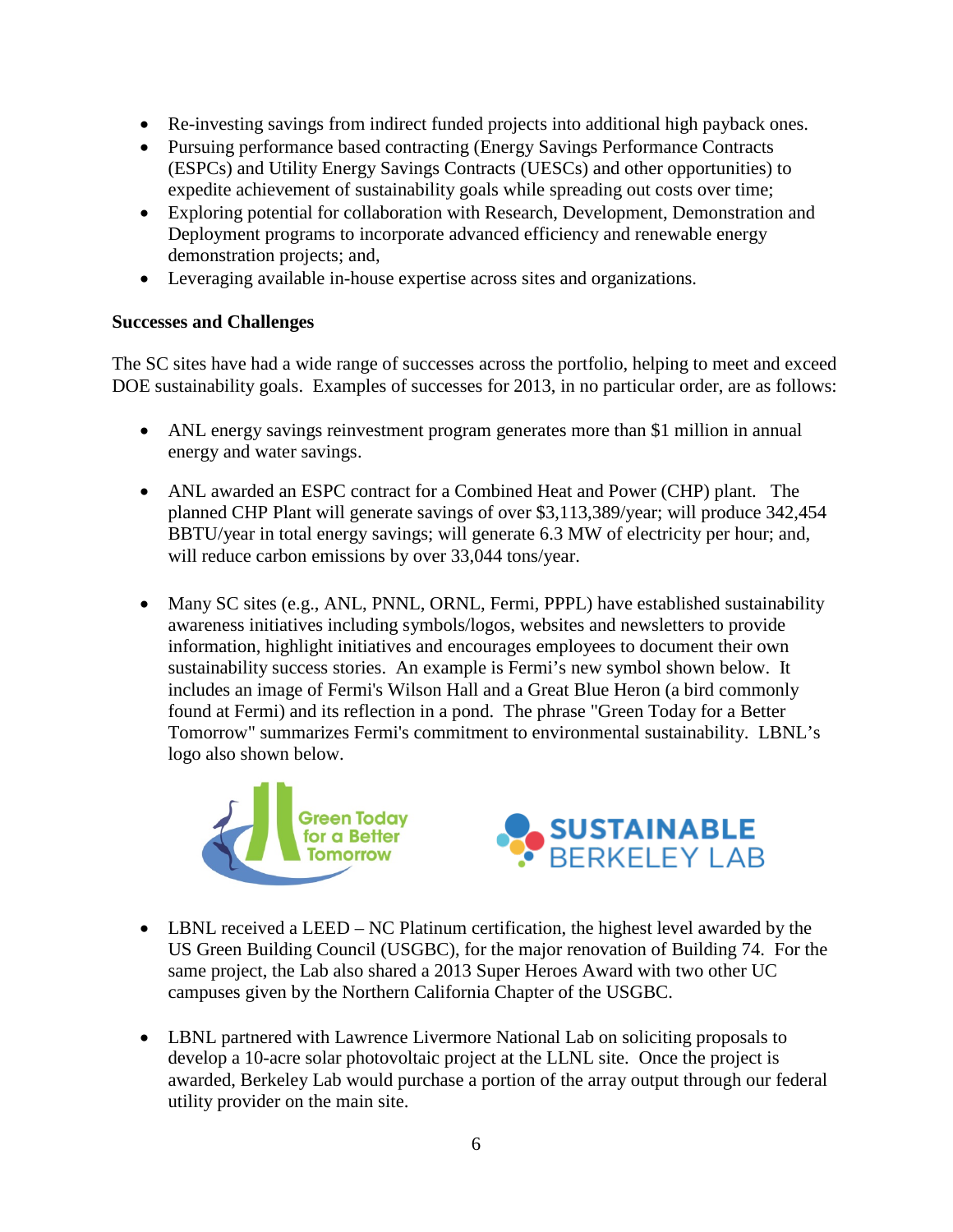- LBNL adopted a new policy that sets sustainability standards for new building construction. The policy is intended to drive higher performance in buildings by setting clear sustainability targets that can be easily communicated with design teams and carried through into operations.
- LBNL has established a senior position of Chief Sustainability Officer to better coordinate and promote sustainability.
- BNL received 2013 DOE Sustainability Award for hosting the largest utility-scale solar photovoltaic (PV) electricity generating plant, Long Island Solar Farm, funded through a 20-year power purchase agreement (PPA), partnering BNL with BP Solar International, LLC, and the Long Island Power Authority.
- PNNL received 2013 DOE Sustainability Award for implementing innovative methods and cross-disciplinary research to support sustainability goals attainment. PNNL leverages the annual Site Sustainability Plan, Campus Master Plan, and Global Reporting Initiative to goal planning, and monitoring of performance.
- ORNL received a 2013 Federal Energy and Water Management Award for the water resource, energy, and fleet Management Programs.
- ORNL's third Annual Sustainability Summit was held in Knoxville, Tennessee, with close to 300 in attendance. Southeast Sustainability Group (SSG), a new nonprofit sustainability organization, was introduced. SSG comprises ORNL and other research, academic, and industry partners throughout eight southeastern states.
- ORNL was awarded a 2013 GreenGov Presidential Award in the "Good Neighbor" category in November 2013.
- Sustainable Transportation: As a result of continuous promotion of participation in Smart Trips, ORNL experienced a 21% increase in registrants this year, with a total of 101 employees logging 17,655 commute alternative entries.
- ORNL received the 2013 Smart Trip Commuter Challenge Award (Winner Heavy) Weight category and second place Overall Commuter Challenge).
- SLAC has expanded its zero waste program to several major office buildings and all the LCLS user areas. Approximately one-third of the staff, work in buildings where the program has been implemented. The program utilizes a model developed by the City of San Francisco for commercial office buildings that includes centralized waste, recycling, and compost collection areas, including compost collection for paper towels in the restrooms. Based on waste audit results, over 85% of a typical building's waste is diverted from the landfill after implementation.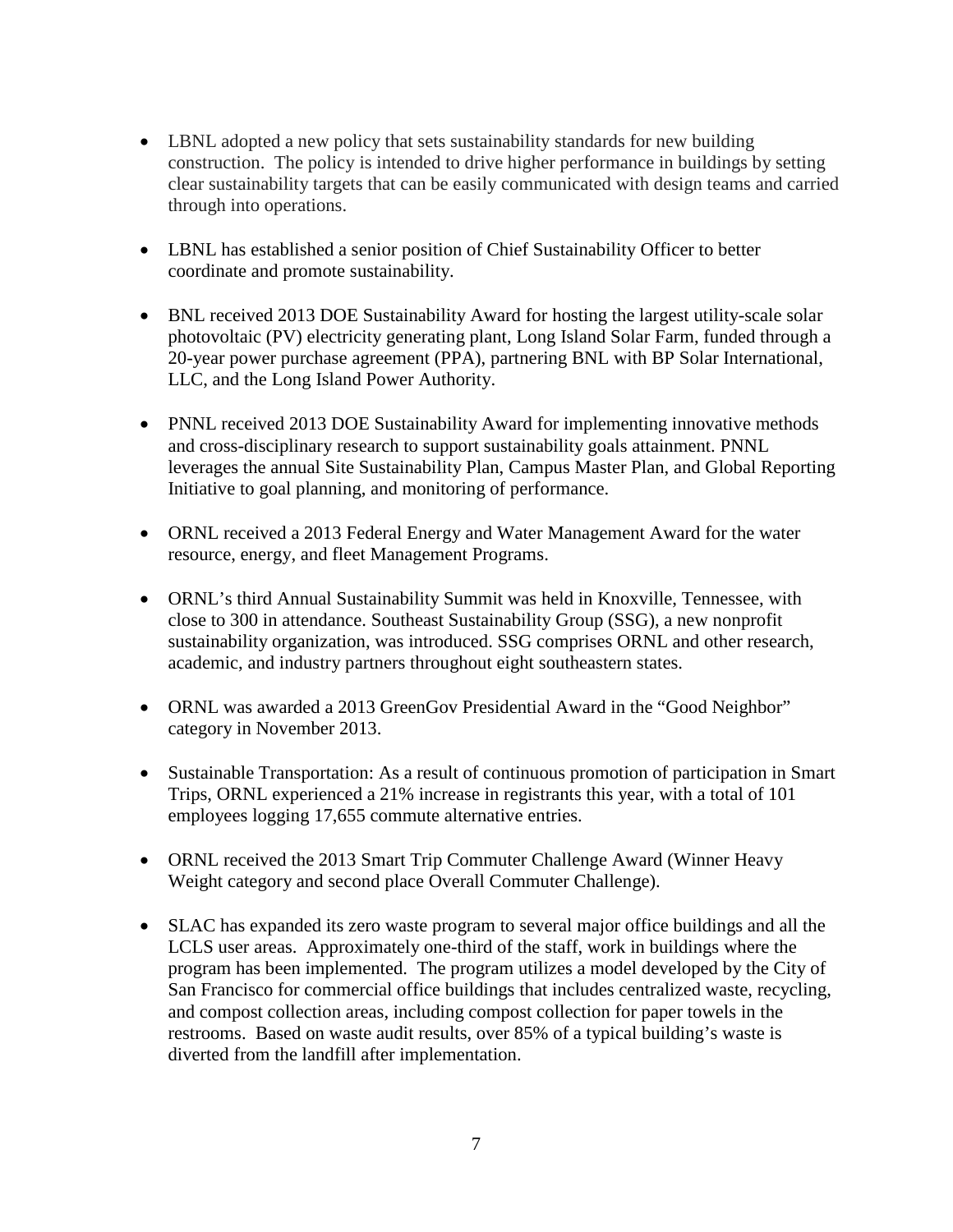- SLAC is launching a behavioral change campaign to encourage double-sided printing and eliminate desktop printers. Network printers default to double-sided printing. SLAC accomplished a 26% reduction in paper purchased in FY12 from the previous year.
- The Fermilab Grid Computing Center was awarded the Energy Star award for data centers in each of the last three consecutive years.
- PPPL received a Silver Award from the Federal Electronics Challenge in 2013. PPPL also earned the DOE GreenBuy Gold Award for the purchasing of products with minimum environmental products for the second-consecutive year.
- Many sites are promoting telework, better high quality conferencing and communication software to reduce travel costs for Scope 3 GHG. For example, PNNL initiated a Telework Program, with staff members logging over 20,000 days collectively. Beyond helping achieve GHG goals by eliminating commuting miles, flexible work arrangements save staff money and time, reduce stress, increase productivity, and help staff to meet a better work/life balance. In addition, 34 collaboration-ready conference rooms were established throughout PNNL and satellite locations. Nearly half of these have high-end Tandem video conferencing systems ideally suited for meetings that require a large high definition (HD) video display. Other rooms include a Polycom Roundtable, a 360 degree web cam with "smart" audio, so that participants in multiple locations have full visual and audio views of a meeting. Lync software has been upgraded and helps staff stay connected - to work, customers, and each other - via chat, audio, or video from their desktop or laptop, iPad, or cell phone device. These collaboration tools contributed to a reduction in PNNL Scope 3 GHG from employee commuting and will lead to reductions in business travel.
- ANL installed a geothermal heat pump system in the Building 224 Visitors Center in FY 2012. The smart geothermal system eliminated on-site fossil fuel combustion of approximately about 668 million Btu of natural gas per year. This is roughly equivalent to  $78,100$  lbs of  $CO<sub>2</sub>$  per year. TJNAF constructed ground source hybrid geothermal well field on their new SLI construction project.
- ORNL is seriously considering incorporating a 2 MW generator in the 7000 area revitalization plans. The generator would be powered by burning natural gas from their landfill.

Challenges are discussed in Section III Goal Summary Table and Section IV Goal Risk Mitigation & Multiyear Plan.

# **II. Organization and Funding**

# **Structure & Coordination**

The SC portfolio incorporates sustainability throughout its program elements and throughout multiple Departmental processes. Sustainability is integrated from the Director of the Office of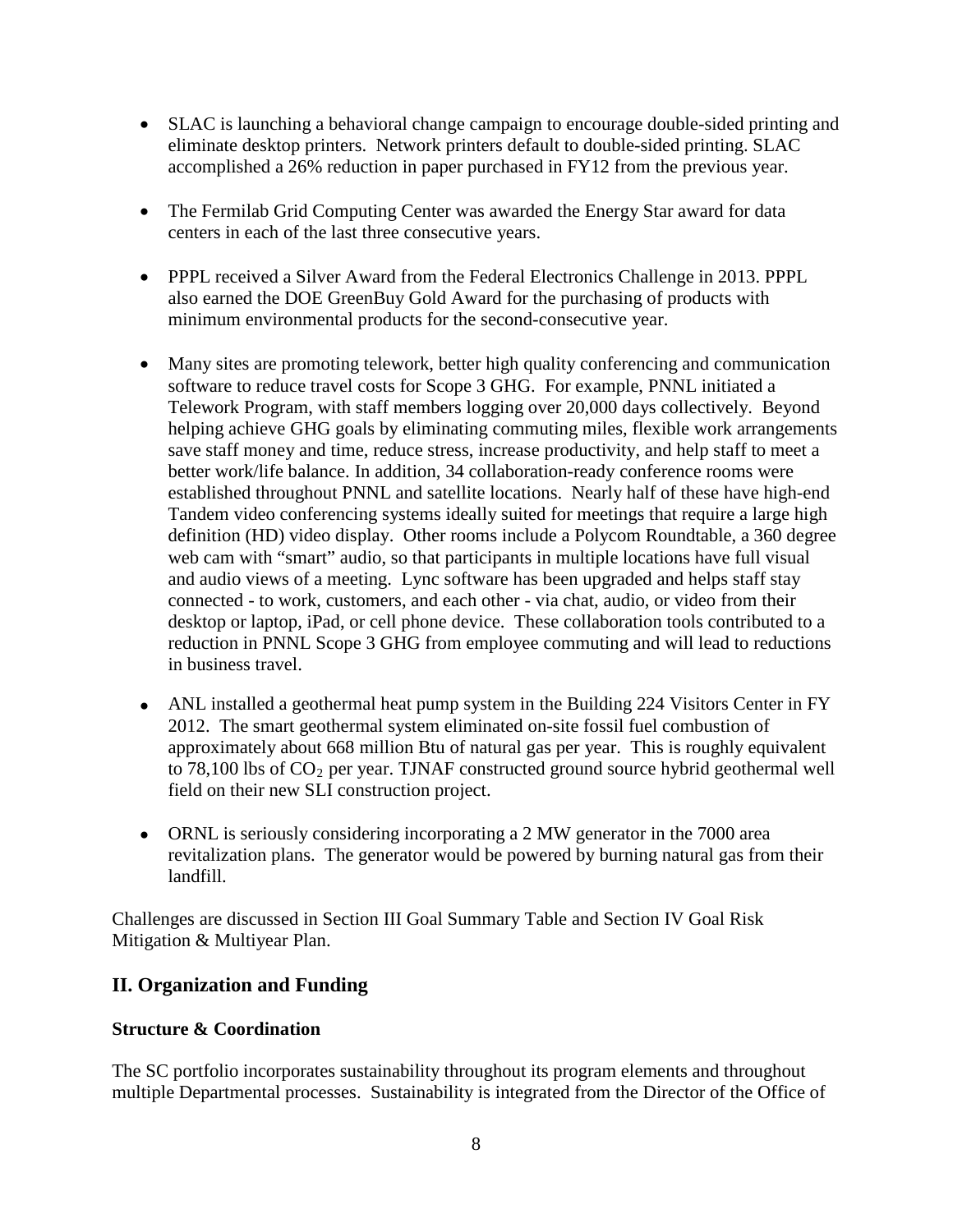Science, through the Deputy Director for Field Operations (DDFO), out to each of the sites, and down to the staff and contractors performing the sustainability tasks. Sustainability efforts are tied to the laboratory planning process, budget process, maintenance and repair activities, and contracting and procurement efforts.

The SC organizations have formal sustainability responsibilities in accordance with DOE Order 436.1, *Departmental Sustainability*. The DDFO supports the Director of the Office of Science in achieving sustainability goals by:

- Coordinating sustainability targets and projects with Field Managers;
- Determining alternative funding strategies or requesting resources through the annual internal budget process; and
- Reporting to the Director of the Office of Science on sustainability progress and plans.

Field Managers support sustainability goals by:

- Monitoring site performance in achieving sustainability goals;
- Integrating sustainability targets into contracting documents, such as Contractor Requirements Documents and Performance Evaluation and Measurement Plans;
- Coordinating with contracting officers and contractors; and
- Reporting information on sustainability projects and targets to Program Offices and the Director of the Office of Science (e.g., via the Site Sustainability Plans and Annual Laboratory Plans).

The SC organizations also support sustainability through an informal network of sustainability groups and teams. Sustainability points of contact within the office of the Deputy Director for Field Operations, site offices and laboratories collaborate to take advantage of sustainability best practices across the complex and support each other in other sustainability efforts. Sites have a variety of groups and teams that reach out to the community and collaborate with local organizations supporting sustainability activities. SC's Hqs sustainability staff maintains a SC file transfer protocol site with relevant information and is establishing a Powerpedia web site to further aid communication and information exchange.

SC sites rely on the Office of Sustainability Support (HS-21) for technical assistance. They also capitalize on DOE and interagency working groups as opportunities to integrate sustainability strategies between the SC organizations and other DOE elements. Examples are: the Interagency Sustainability Working Group, the Sustainability Performance Office (SPO) Climate Change Adaptation Working Group, SPO Peer-to-Peer Network, SPO/CIO Information Technology Sustainability Working Group, HS-21 Sustainability Assistance Network, HS-21 Sustainable Acquisition Working Group, HS-21 Fugitive Emissions Working Group, Energy Facilities Contractors Group's Sustainability and Infrastructure Working Group as well as the Facilities and Infrastructure Working Group of SC laboratories' Operations Improvement Council. SC recommends that the DOE Sustainability Working Group established in DOE Order 436.1, *Departmental Sustainability***,** be re-established to improve intra-departmental communication, sharing and planning.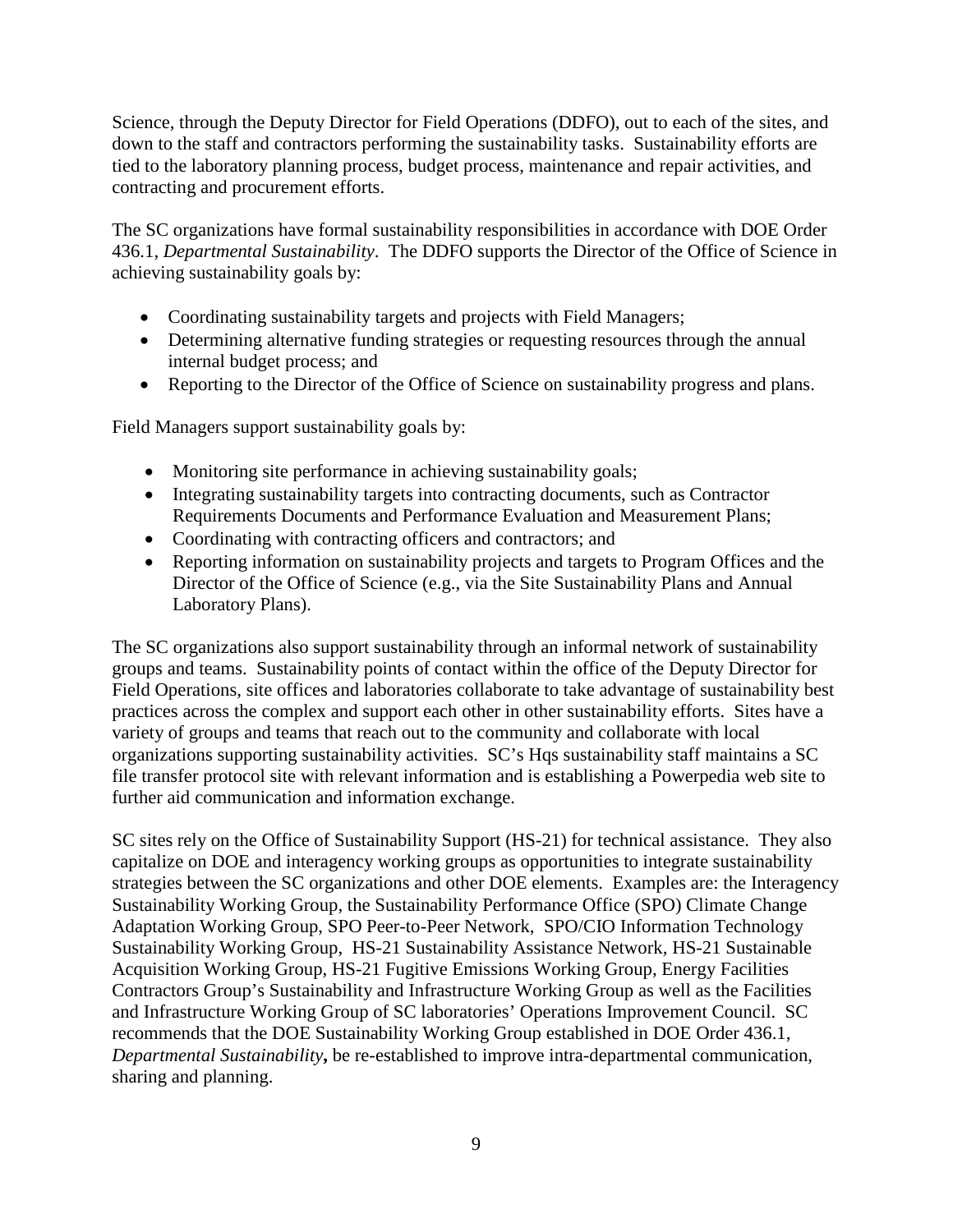It is also expected in the next year that the Departmental re-organization which created the Under Secretary for Science and Energy (S4) will result in significant teaming and cross-fertilization opportunities across the S4's main programs – Science, Energy Efficiency & Renewable Energy, Fossil and Nuclear.

Additional working groups will be formed as needed to focus on specific areas of need and opportunity.

# **Funding & Planning**

Funding related to sustainability efforts SC contractor operated sites comes from indirect funding (i.e., overhead), third-party ESPC/UESC funding and as secondary/ancillary benefits of existing SC program funding such as SLI program construction projects. For SC government operated sites (OSTI and ORO) funding comes from program direction funds and the SLI program. Sites develop, prioritize, implement and manage their projects. Projects funded via ESPC/UESC contracts are managed by the ESPC/UESC contractor.

Sustainability funds are often tied to facility management and operations budgets. Whenever possible, the SC sites leverage maintenance and repair needs as opportunities to implement sustainability projects. Budget uncertainty and Continuing Resolutions hinder the SC organizations' ability to develop realistic budget scenarios. Severe fiscal constraints are likely to continue for the foreseeable future, which will mean that linking sustainability efforts to maintenance and repair efforts and carefully prioritizing the use of available funds will continue to be the most effective strategies in implementing sustainability projects. Sites have developed a path forward in an attempt to meet the DOE sustainability goals by emphasizing low to no cost behavioral changes.

Several sites have implemented energy savings reinvestment program wherein savings from energy and water projects are re-invested in additional projects. ANL's program has generated over \$1 million for re-investment. SC encourages its sites to follow their lead.

SC is committed to expanding the use of performance based contracts (ESPCs, UESCs, PPAs) to increase the efficiency of its facilities and reduce operating costs. Details of SC's efforts in 2013 and 2014 are described in a later section. Another alternative funding strategy is exploring potential collaborations with DOE research programs to incorporate advanced efficiency and renewable energy demonstration projects.

# **III. Goal Summary Table**

| <b>SSPP</b><br>Goal # | <b>DOE</b> Goal                                                                                    | FY 2013 Status<br>(relative to baseline, if<br>applicable) | <b>Risk of</b><br><b>Goal Non-</b><br>attainment |
|-----------------------|----------------------------------------------------------------------------------------------------|------------------------------------------------------------|--------------------------------------------------|
| <b>GOAL</b>           | 1: Greenhouse Gas Reduction                                                                        |                                                            |                                                  |
| 1.1                   | 28% Scope 1 & 2 GHG reduction by FY 2020 from a FY 2008<br>baseline $(2013 \text{ target}: -17\%)$ | $-32.8\%$                                                  | Low                                              |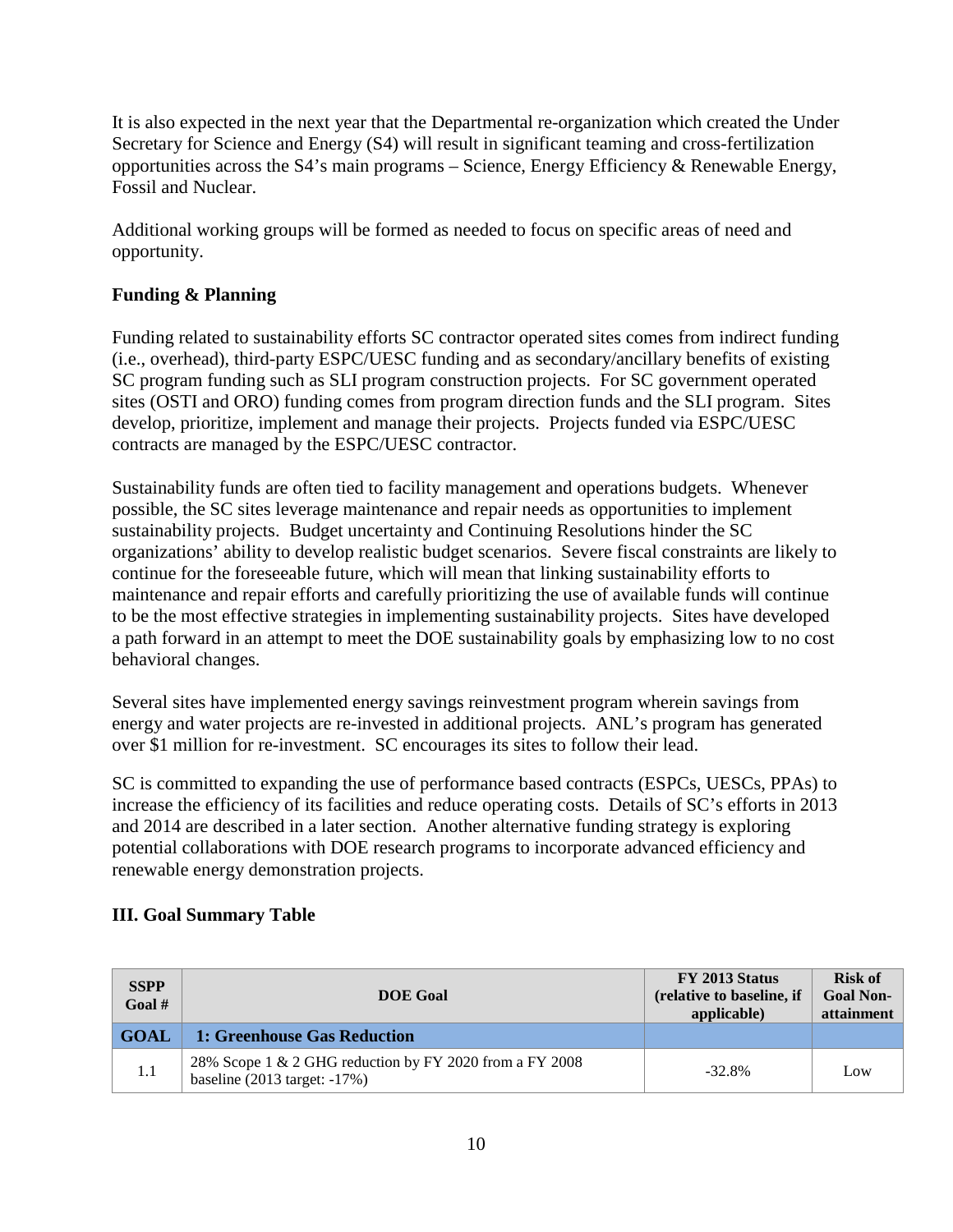| <b>SSPP</b><br>Goal # | <b>DOE</b> Goal                                                                                                                                                                                               | FY 2013 Status<br>(relative to baseline, if<br>applicable)                            | <b>Risk of</b><br><b>Goal Non-</b><br>attainment |
|-----------------------|---------------------------------------------------------------------------------------------------------------------------------------------------------------------------------------------------------------|---------------------------------------------------------------------------------------|--------------------------------------------------|
| 1.2                   | 13% Scope 3 GHG reduction by FY 2020 from a FY 2008 baseline<br>(2013 target: -4%)                                                                                                                            | $-13.1%$                                                                              | Low                                              |
| <b>GOAL</b>           | 2: Buildings & Alternative Financed Projects                                                                                                                                                                  |                                                                                       |                                                  |
| 2.1                   | 30% energy intensity (Btu per gross square foot) reduction by FY 2015<br>from a FY 2003 baseline (2013 target: -24%)                                                                                          | $-32.5%$                                                                              | Low                                              |
| 2.2                   | Energy Independence and Security Act (EISA), Section 432 energy<br>and water evaluations                                                                                                                      | In compliance                                                                         | Low                                              |
| 2.3                   | Individual buildings metering for 90% of electricity (by October 1,<br>2012); for 90% of steam, natural gas, and chilled water (by October 1,<br>$2015$ <sup>1</sup> (2013 target: 90% and 50%, respectively) | Electricity: 95.5%;<br>Steam: 98.8%;<br>Natural Gas: 96.3%;<br>Chilled Water: 100.0%; | Low                                              |
| 2.4                   | Cool roofs, unless uneconomical, for roof replacements unless project<br>already has CD-2 approval. New roofs must have thermal resistance of<br>at least $R-30.2$                                            | In compliance<br>3,484,436 sq. ft. of cool<br>roofs                                   | Low                                              |
| 2.5                   | 15% of existing buildings greater than 5,000 gross square feet (GSF)<br>are compliant with the Guiding Principles (GPs) of HPSB by FY 2015<br>$(2013 \text{ target}: 11\%)$                                   | 9.3%                                                                                  | High                                             |
| 2.6                   | All new construction, major renovations, and alterations of buildings<br>greater than 5,000 GSF must comply with the $GPs3$                                                                                   | In compliance                                                                         | Low                                              |
| 2.7                   | Implement alternatively financed projects to support the President's<br>Performance Contracting Challenge                                                                                                     | BNL UESC - \$14.9M                                                                    | Low                                              |
| <b>GOAL</b>           | 3: Fleet Management                                                                                                                                                                                           |                                                                                       |                                                  |
| 3.1                   | 10% annual increase in fleet alternative fuel consumption by FY 2015<br>relative to a FY 2005 baseline (2013 target:114% cumulative since<br>2005; 159% by FY 2015)                                           | 97.6%                                                                                 | High                                             |
| 3.2                   | 2% annual reduction in fleet petroleum consumption by FY 2020<br>relative to a FY 2005 baseline (FY 2013 target: -16% cumulative since<br>2005; -30% by FY 2020)                                              | $-36.0%$                                                                              | Low                                              |
| 3.3                   | 100% of light duty vehicle purchases must consist of alternative fuel<br>vehicles (AFV) by FY 2015 and thereafter (75% FY 2000 – 2015) <sup>4</sup>                                                           | 178.7% (exceeding<br>goal)                                                            | Low                                              |
| <b>GOAL</b>           | 4: Water Use Efficiency and Management                                                                                                                                                                        |                                                                                       |                                                  |
| 4.1                   | 26% potable water intensity (Gal per gross square foot) reduction by<br>FY 2020 from a FY 2007 baseline (2013 target: -12%)                                                                                   | $-20.5%$                                                                              | Low                                              |

<sup>&</sup>lt;sup>1</sup> Per NECPA (42 U.S.C Section 8253) the term "buildings" includes industrial, process, or laboratory facilities

<span id="page-11-1"></span><span id="page-11-0"></span><sup>&</sup>lt;sup>2</sup> Secretary of Energy Chu, Installation of Cool Roofs on Department of Energy Buildings, Memorandum for Heads of Departmental Elements, June 1, 2010.

<span id="page-11-2"></span><sup>&</sup>lt;sup>3</sup> DOE considers buildings meeting the following criteria as complying with GPs: Any building that achieves LEED-EB Silver or higher or LEED-NC Gold or higher; Any building that achieves a Green Globes-NC rating of four or a Green Globes CIEB rating of three; Any building that has been occupied for more than one year that achieves Living Status designation by the Living Building Challenge (although included as policy in the 2012 SSPP, these equivalencies are contingent upon OMB and CEQ approval). <sup>4</sup> EPAct 1992 goal updated per Presidential Memorandum on Federal Fleet Performance on May 24, 2011.

<span id="page-11-3"></span><http://www.whitehouse.gov/the-press-office/2011/05/24/presidential-memorandum-federal-fleet-performance>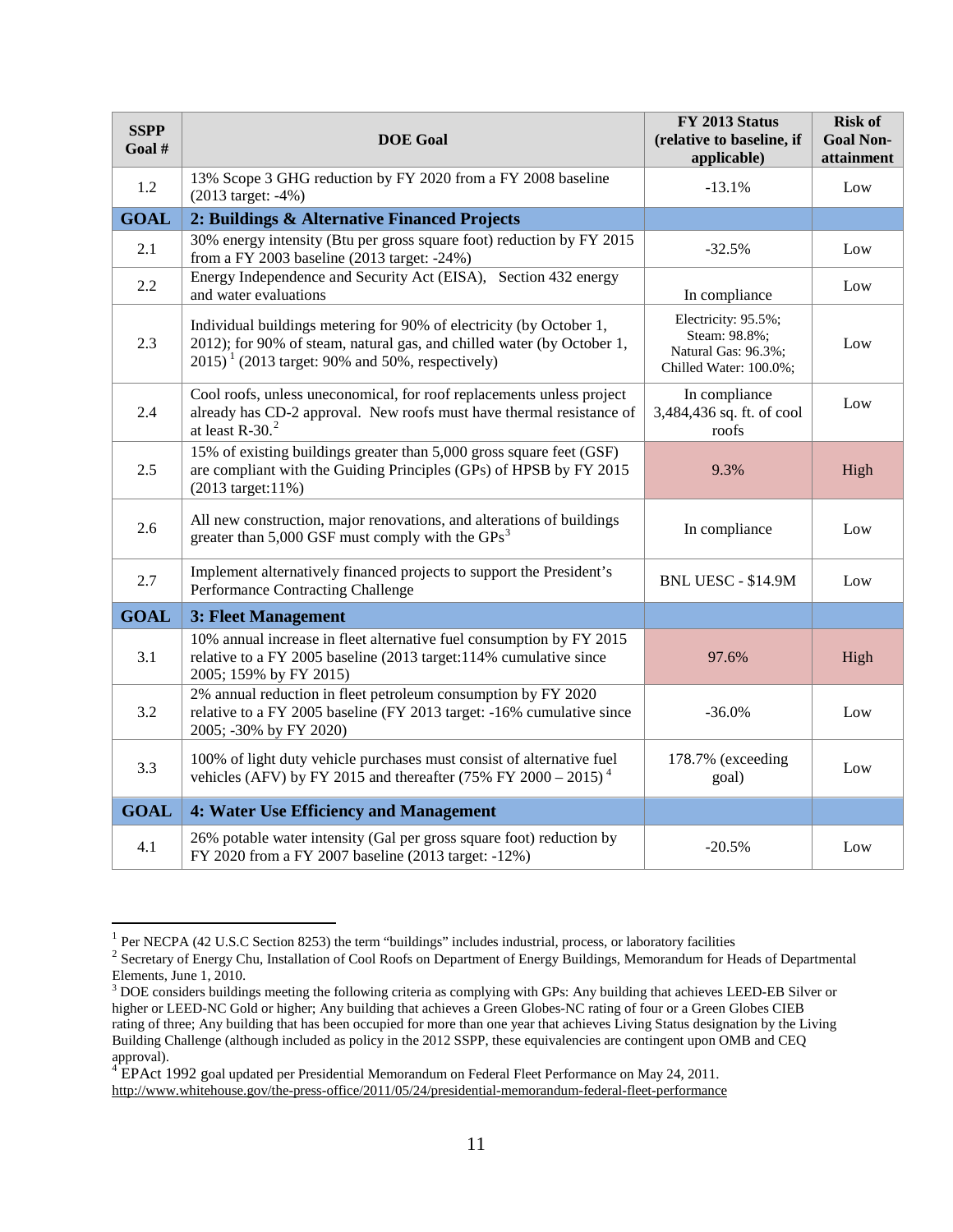| <b>SSPP</b><br>Goal # | <b>DOE</b> Goal                                                                                                                                                | FY 2013 Status<br>(relative to baseline, if<br>applicable) | <b>Risk of</b><br><b>Goal Non-</b><br>attainment |
|-----------------------|----------------------------------------------------------------------------------------------------------------------------------------------------------------|------------------------------------------------------------|--------------------------------------------------|
| 4.2                   | 20% water consumption (Gal) reduction of industrial, landscaping, and<br>agricultural (ILA) water by FY 2020 from a FY 2010 baseline (2013<br>target: $-6\%$ ) | $-2.8%$                                                    | High                                             |
| <b>GOAL</b>           | <b>5: Pollution Prevention and Waste Reduction</b>                                                                                                             |                                                            |                                                  |
| 5.1                   | Divert at least 50% of non-hazardous solid waste, excluding<br>construction and demolition debris, by FY 2015                                                  | 55%                                                        | Low                                              |
| 5.2                   | Divert at least 50% of construction and demolition materials and debris<br>by FY 2015                                                                          | 95.7%                                                      | Low                                              |
| <b>GOAL</b>           | <b>6: Sustainable Acquisition</b>                                                                                                                              |                                                            |                                                  |
| 6.1                   | Procurements meet requirements by including necessary provisions<br>and clauses (Sustainable Procurements / Biobased Procurements)                             | 98.2%                                                      | Low                                              |
| 6.2                   | Ensure new contract actions contain bio-based clauses, as applicable,<br>striving towards 95% compliance                                                       | In compliance                                              | Low                                              |
| <b>GOAL</b>           | 7: Electronic Stewardship and Data Centers                                                                                                                     |                                                            |                                                  |
| 7.1                   | All data centers are metered to measure a monthly Power Utilization<br>Effectiveness (PUE) of 100% by FY 2015 (2013 target: 80%)                               | $-40%$                                                     | Medium                                           |
| 7.2                   | Maximum annual weighted average PUE of 1.4 by FY 2015 (2013<br>target: $1.60$ )                                                                                | 1.40                                                       | Low                                              |
| 7.3                   | Electronic Stewardship - 100% of eligible PCs, laptops, and monitors<br>with power management actively implemented and in use by FY 2012                       | 83.7%                                                      | Medium                                           |
| 7.4                   | Ensure applicable IT contracts include clauses for EPEAT, ENERGY<br>STAR, or FEMP-designated products                                                          | In compliance                                              | Low                                              |
| <b>GOAL</b>           | <b>8: Renewable Energy</b>                                                                                                                                     |                                                            |                                                  |
| 8.1                   | 20% of annual electricity consumption from renewable sources by FY<br>2020 (2013 target: 7.5%)                                                                 | 14.4%                                                      | Low                                              |
| <b>GOAL</b>           | 9: Climate Change Adaptation                                                                                                                                   |                                                            |                                                  |
| 9.1                   | Identify one priority facility, location, or region that would most<br>benefit from a detailed climate vulnerability assessment pilot                          | Yes, sites identified                                      | Low                                              |

Note: The risk of goal non-attainment for the portfolio is based upon the aggregation of individual SSPs; please see the SSPs for individual site performance details.

# **IV. Goal Risk Mitigation and Multi-Year Plan**

#### **Goal Risks**

Goals that SC has a medium/high risk of non-attainment are discussed below.

*Goal 2.5 High Performance Sustainable Buildings – 15% of existing buildings greater than 5,000 gross square feet (GSF) are compliant with the Guiding Principles (GPs) of HPSB by FY 2015 (2013 target:11%)*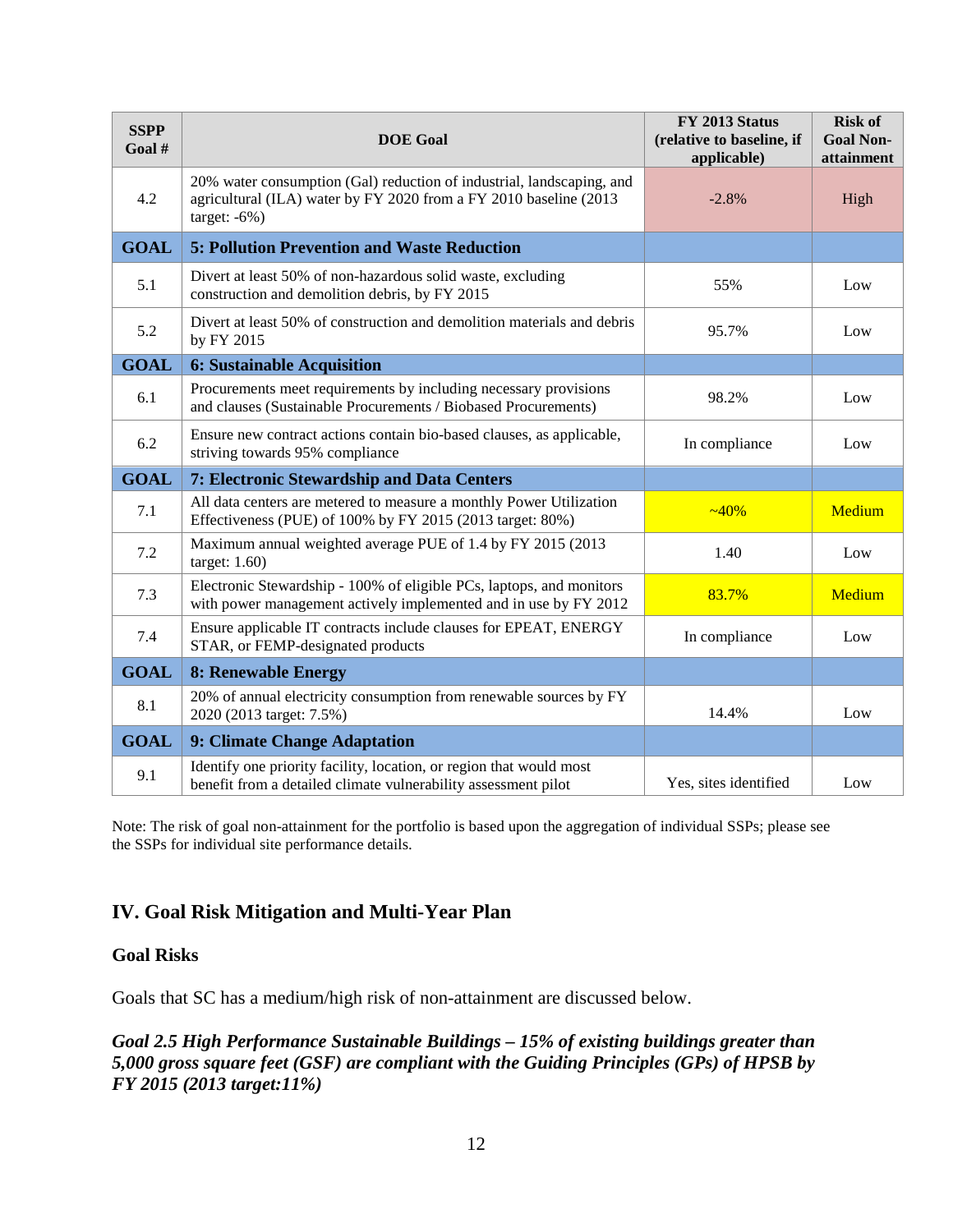SC is not meeting either the interim target nor does it expect to meet the FY 2015 goal. See detailed discussion in separate HPSB section below.

# *Goal 3.1 Alternative Fuel (AF) Use – 10% annual increase in fleet alternative fuel consumption by FY 2015 relative to a FY 2005 baseline (2013 target:114% cumulative since 2005; 159% by FY 2015)*

As of the end of FY 2013, SC had increased AF use 97% from the FY 2005 baseline. However, the interim target is 113% so SC is not meeting the interim target. And, SC will most likely not meet the 159% increase for FY 2015. The primary reasons are: sites were already using significant amounts of alternative fuels in the baseline year; fleet sizes were reduced with the 35% non-mission essential fleet reduction; budget constraints have reduced travel; more fuel efficient vehicles are in the fleet; increased reliance on "neighborhood" (or "low-speed") AFV powered by biodiesel or are all-electric which do not count as "vehicles" for FAST reporting; and, budget constraints have also reduced the purchase/lease of additional AF vehicles. Given these reasons, SC does not expect to reach the AF reduction goal in the outyears either. SC proposes that the annual percentage increase be significantly reduced from the current 10% or, that this Goal be dropped altogether and focus be placed on Goal 3.2 Reduction in Petroleum Use. SC is easily reaching the goal for petroleum reduction.

# *Goal 4.2 Industrial, Landscaping, and Agricultural (ILA) Water Use* – *20% water consumption (Gal) reduction of industrial, landscaping, and agricultural (ILA) water by FY 2020 from a FY 2010 baseline (2013 target: 6%)*

SC did not meet the interim target of 6% reduction by FY 2013 even on a portfolio basis. Four SC sites report ILA water use. Three had reduction of 6% or greater reduction but PNNL had an increase. The increase is due to a major campus expansion (i.e., Capabilities Replacement Project) completed after the FY 2010 base year. Landscaping at PNNL is necessary for fire offsets, dust control, and heat island reduction. PNNL corrective actions include: re-location of sprinklers to avoid wasteful runoff and, installation of irrigation meters to monitor, analyze, and control ILA water usage. In addition, new buildings will be HPSB and will have aggressive water saving/no water attributes incorporated as part of the engineering standards. However, even these changes will likely not result in PNNL achieving the FY 2020 goal given the mission expansion since the baseline was established and planned future expansions. SC proposes a rebaselining for PNNL reflecting its mission growth and proposes that DOE develop a rebaselining process for significant mission changes.

# *Goal 7.1 All data centers are metered to measure a monthly Power Utilization Effectiveness (PUE) of 100% by FY 2015 (2013 target: 80%)*

Of the 29 SC data centers, 40% of them meet both the interim and FY 2015 goals for metering data center and IT power usage. The remaining ones are working toward these goals. Key issues are: uncertainty of plans for consolidation of data centers; difficulty of measuring data center power use when the center is embedded in a building; and, issues with installation, calibration and use of advanced meters. SC will establish a support group to share information on barriers and possible actions to address them. The Office of Sustainability Support (HS-21)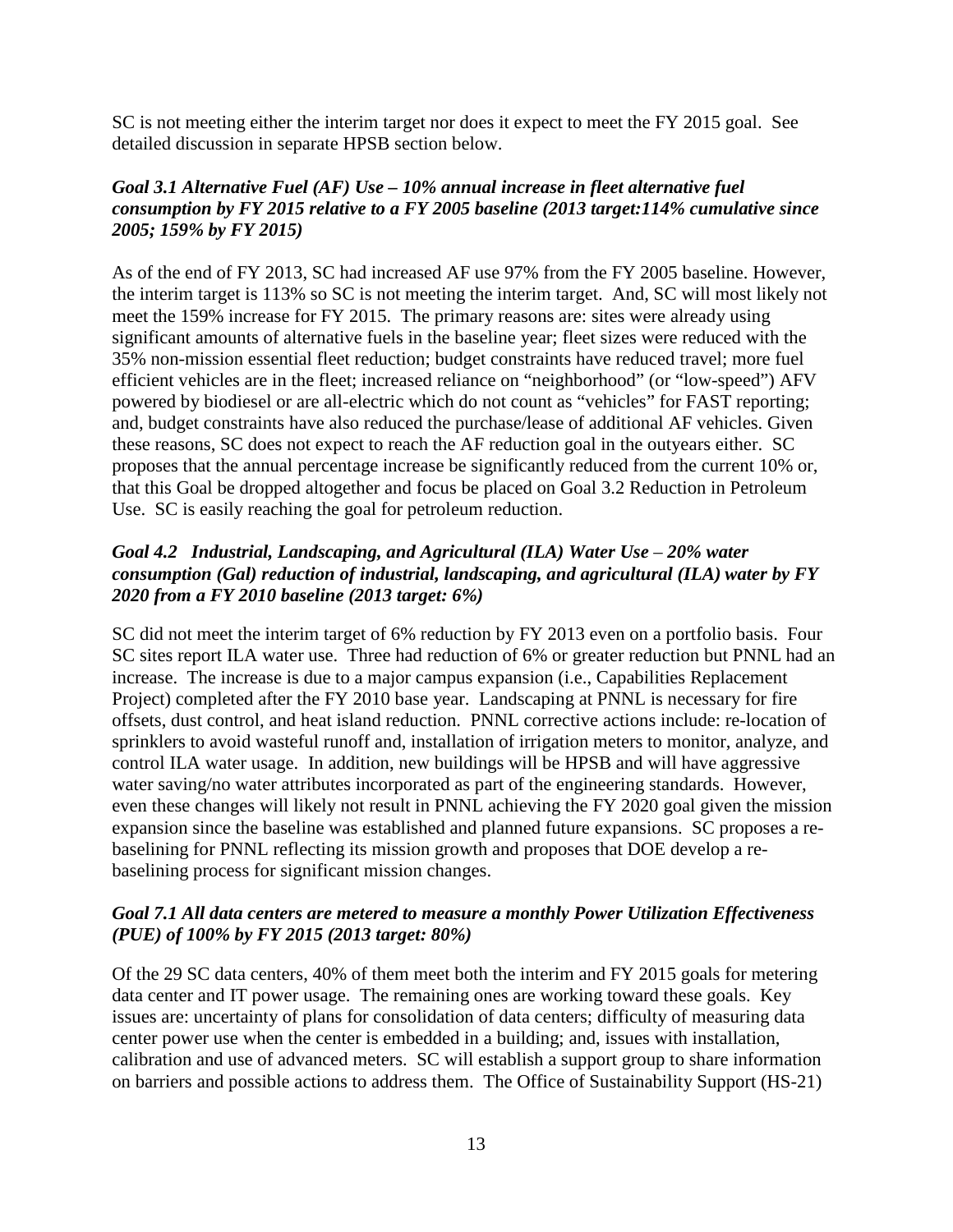has agreed to provide technical assistance. SC will also engage SC's IT staff and the DOE Information Technology Sustainability Working Group.

# *Goal 7.3 Electronic Stewardship - 100% of eligible PCs, laptops, and monitors with power management actively implemented and in use by FY 2012*

Six of SC's sites have not yet achieved the FY 2012 goal of 100% power management for computers (desktop and laptop) and monitors (CRT and computer). The primary issue is power management of desktop computers. SC will establish a support group to share information on barriers and possible actions to address them. The Office of Sustainability Support (HS-21) has agreed to provide technical assistance. SC will also engage SC's IT staff and the DOE Information Technology Sustainability Working Group.

# *General Challenges*

General challenges include: continued mission expansion, aging stock of existing buildings and favorable power and energy rates. Each is discussed below.

Mission expansion via construction of new facilities and capability additions will make goal attainment more challenging in the outyears due to increased electrical energy and water consumption. Electrical energy can be offset with REC purchases. Water use, however, has no available offsets at this time. As mentioned earlier, SC proposes that DOE seek an exclusion option for water intensive facilities similar to the current one for energy intensive buildings.

SC's aging stock of existing buildings (average age is 40 years) present a continuing challenge in meeting the GPs for HPSB as significant operating and capital investments are required to upgrade, control and commission systems, especially heating, ventilation and air conditioning (HVAC) systems.

The rapidly evolving nature of data center management (e.g., consolidation efforts), computing technology and computer management (e.g., cloud computing, virtualization, thin clients, water cooled servers, etc.) as well as their 24-7 operation continues to complicate and slow efforts to implement metering improvements to reduce the PUE. These also affect efforts to manage power desktop/laptop computers and monitors.

Many possible improvements have not been life-cycle cost effective from a strictly financial perspective because many sites have favorable power and energy rate structure (i.e., low cost per kwh). These low rates make typical energy projects based on economic life cycle basis more difficult to justify on a payback basis and discourage the use of performance based contracts such as ESPCs.

# **Multi-Year Plan**

SC will continue to strive to meet DOE's sustainability goals, leveraging knowledge and resources across its sites to achieve high-value impacts and the best return on investment. SC will use a combination of strategies to achieve the sustainability goals including: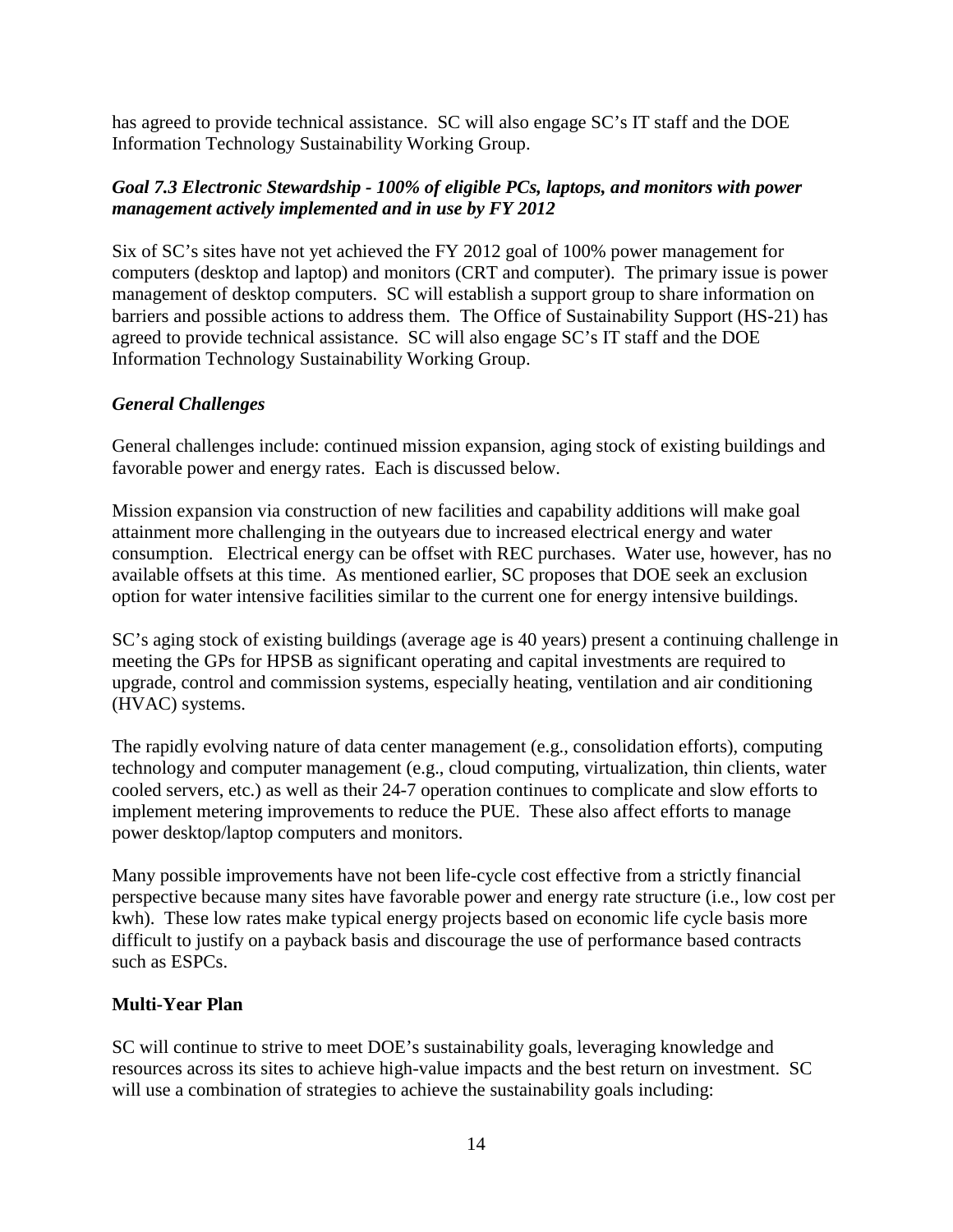- Integrating sustainability goals into management decisions and departmental processes, including contracting requirements;
- Integrating long-term sustainability goals into the budget process;
- Increasing funding for the SLI program for replacing and modernizing SC laboratory and office buildings;
- Pursuing alternative financing (e.g., UESC/ESPC) to implement sustainability projects;
- Promoting energy savings reinvestment efforts;
- Prioritizing high-impact, high return on investment projects;
- Integrating sustainability into all operational activities including construction, maintenance, fleet management, data centers, waste management and procurement;
- Continuing implementation of metering and associated tracking and control systems for monitoring and managing energy and water use;
- Continuing educational and behavior modification efforts to promote a sustainability culture;
- Leveraging the strengths of each individual site to achieve the goals across the portfolio;
- Promoting existing and new processes and mechanisms to share information, lessons learned and best practices; and
- Tracking progress via Site Sustainability Plans, Annual Laboratory Plans and the SC's Laboratory Performance Appraisal Process.

Specific plans for addressing goals at medium and high risk of non-attainment are discussed by goal in the previous sections except for HPSB which is discussed below.

# **High Performance Sustainable Buildings Plan**

SC is committed to pursuing HPSB ratings following the Five Guiding Principles for Federal Leadership in HPSB. This includes seeking compliance for appropriate existing buildings and implementing HPSB practices and design specifications in new building design and construction. Wherever possible, third party accreditation through the United States Green Building Council or other entities is sought during design and construction. In addition, SC programs and sites have incorporated the HPSB concepts into company policies, plans, and execution strategies.

This goal requires that 15% of existing buildings greater than 5,000 GSF be compliant with Guiding Principles (GP) for High Performance Sustainable Buildings by FY 2015. Of SC's 1,600 buildings, 666 are 5,000 sf or more. To achieve the FY 2015 goal, SC needs 100 buildings to meet the GPs. At the end of FY 2013, SC had 62 buildings (or 9.3%) that meet the GP**s**. It is expected an additional 34 will achieve the GPs in FY 2014 and FY 2015 as shown below. Thus, by the end of FY 2015, SC should have 96 buildings (14.4%) meeting the GPs. It is expected that SC will reach the goal by the end of FY 2016.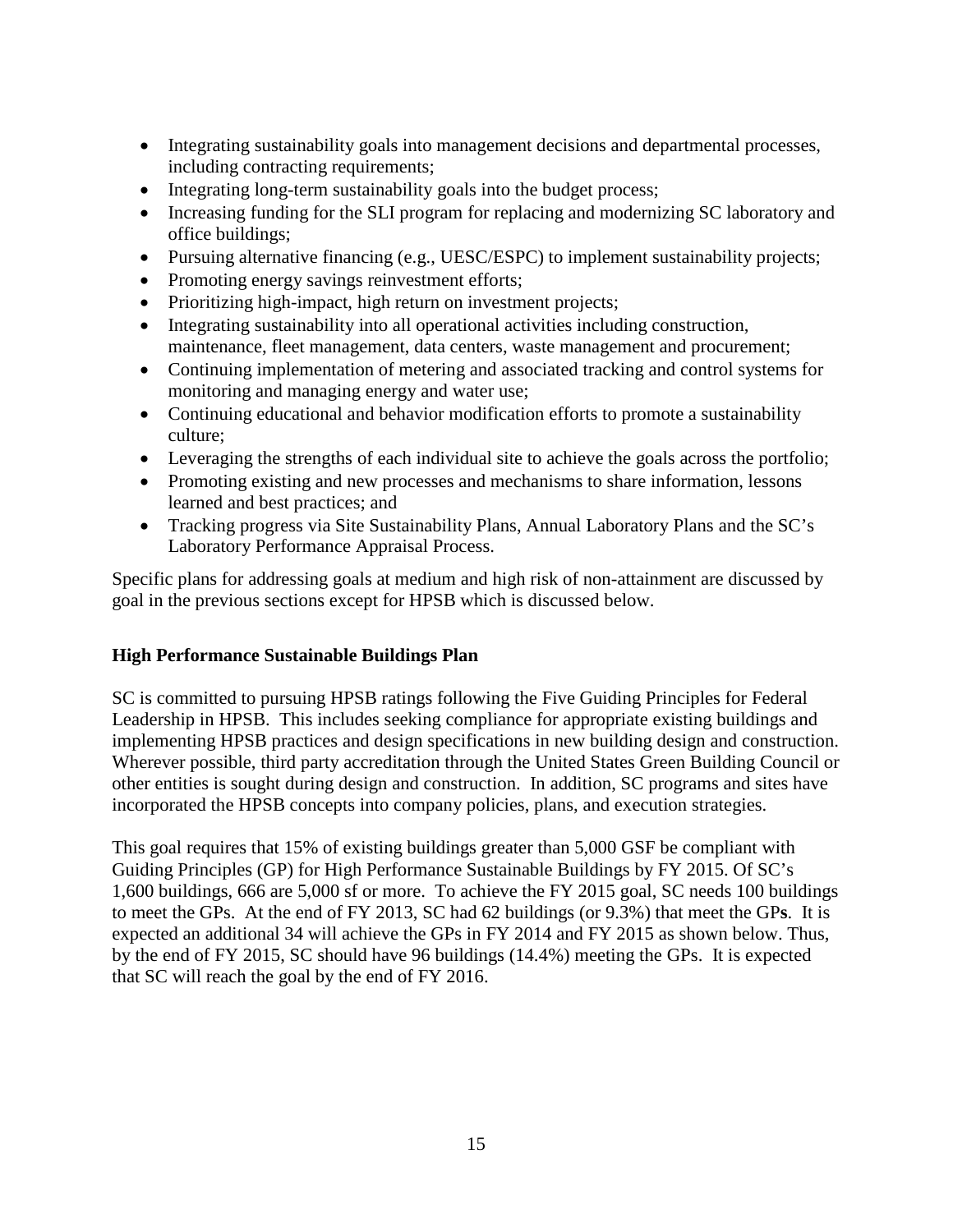|              |                 |                                       | Real             |            | Planned    |                                         |
|--------------|-----------------|---------------------------------------|------------------|------------|------------|-----------------------------------------|
| <b>Site</b>  | <b>Property</b> |                                       | Property         | Compliance | Compliance |                                         |
| <b>Name</b>  | ID              | <b>Property Name</b>                  | <b>Unique ID</b> | Approach   | Year       | <b>Usage Code Desc</b>                  |
| Ames         | 10              | Mech Maintenance Bldg                 | 123743           | EB         | 2014       | 601 Maintenance Shops, General          |
| ANL          | 213             | Cafeteria                             | 123602           | EB         | 2015       | 291 Cafeteria                           |
| ANL          | 241             | <b>Energy Sciences Building</b>       | TBD              | <b>NB</b>  | 2014       | 241 Multifunction Research/Lab Building |
| ANL          | 437             | APS LAB/OFFICE MODULE                 | 205543           | EB         | 2014       | 401 Programmatic General Storage        |
| ANL          | 448             | Adv Protein Crystallization Facility  | TBD              | <b>NB</b>  | 2015       | 248 Multifunction Research/Lab Building |
| <b>BNL</b>   | 98              | Receiving/Shipping                    | 205856           | EB         | 2015       | 591 Materials Handling                  |
| <b>BNL</b>   | 0438            | Science Education Center              | 124231           | EB         | 2015       | 234 Other School Buildings              |
| <b>BNL</b>   | 0485            | <b>Scrap Metals Building</b>          | 204594           | EB         | 2015       | 400 General Storage                     |
| <b>BNL</b>   | 0515            | Information Technology Division       | 124294           | EB         | 2015       | 297 Data Center                         |
| <b>BNL</b>   | 0599            | Fire House                            | 124423           | EB         | 2015       | 693 Fire Station                        |
| <b>BNL</b>   | 0817            | Nuclear Science & Technology Dept     | 125723           | EB         | 2015       | 101 Office                              |
| <b>BNL</b>   | 0860            | <b>WMF-Operations</b>                 | 134498           | EB         | 2015       | 101 Office                              |
|              |                 |                                       |                  |            |            | 293 Museums/Shrines/Natl                |
| BNL          | 0935            | Science Museum                        | 124478           | EB         | 2015       | Landmarks/Historic Build                |
| Fermi        | 328             | IARC-OTE Bldg.                        | <b>TBD</b>       | LEED       | 2014       | 101 Office                              |
| Fermi        | 628             | Data Center                           | 123925           | EB         | 2014       | 297 Data Center                         |
| Fermi        | 921             | Site 37                               | 123855           | EB         | 2015       | 621 Vehicle Repair Shops                |
| ORNL         | 1005            | Ultra-Trace Forensic Science Center   | 143038           | EB         | 2015       | 791 Laboratories, General (Non-Nuclear) |
| ORNL         | 3137            | Surface Science Lab                   | 97244            | EB         | 2015       | 751 Materials Laboratory                |
| ORNL         | 6011            | C&TD Office Building                  | 97325            | EB         | 2014       | 101 Office                              |
| ORNL         | 7018            | <b>Bulk Receiving and Stores</b>      | 97348            | EB         | 2015       | 400 General Storage                     |
| ORNL         | 7601            | <b>Energy Systems Office Building</b> | 97460            | EB         | 2015       | 101 Office                              |
|              | $0101 -$        |                                       |                  |            |            |                                         |
|              | 2714            |                                       |                  |            |            |                                         |
| <b>ORO</b>   |                 | Complex 2714 Complex                  | 97071            | EB         | 2015       | 101 Office                              |
| ORISE        | SC-100          | SC-100                                | 141729           | EB         | 2015       | 101 Office                              |
| <b>PNNL</b>  | 318             | Radiological Calibrations Lab         | 117346           | EB         | 2014       | 704 - Calibration Lab                   |
| PNNL         | <b>LSB</b>      | Laboratory Support Building           | 143718           | EB         | 2014       | 101 - Office                            |
| PNNL         | ISB1            | Information Sciences Building - 1     | 139810           | EB         | 2015       | 101 - Office                            |
| PNNL         | GPCL            | General Purpose Chemistry Lab         | <b>TBD</b>       | <b>NC</b>  | 2016       | Not yet assigned                        |
| PNNL         | <b>SEL</b>      | Systems Engineering Laboratory        | <b>TBD</b>       | <b>NC</b>  | 2016       | Not yet assigned                        |
| <b>SLAC</b>  | 041             | Admin & Engineering Bldg              | 90116            | EB         | 2015       | 101 Office                              |
| <b>SLAC</b>  | 53              | Science and User Support Bldg         | AAIM # 74        | <b>NB</b>  | 2015       | 101 Office                              |
| <b>TJNAF</b> | 28              | Support Service Center (SSC)          | 129969           | EB         | 2015       | 101 Office                              |
| <b>TJNAF</b> | 58              | Test Lab                              | 130263           | <b>NC</b>  | 2014       | 793 Multifunction Research/Lab Building |
| <b>TJNAF</b> | 87              | Accel Maintenance Support (AMSB)      | 130254           | EB         | 2015       | 101 Office                              |
| <b>TJNAF</b> | 89              | Accel Technical Support (ATSB)        | 130255           | EB         | 2015       | 101 Office                              |

The principal barrier to meeting the targets and goal has been and continues to be budget related - funding constraints, sequestrations, continuing resolutions and general budget uncertainty. However, funding may be improving. First, there are two new SLI project starts in FY 2014 budget and the proposed FY 2015 SLI budget has three new building projects: *Materials Design Laboratory (ANL); Photon Science Laboratory Building (SLAC); and, Integrative Genomics Building (LBNL);* and, one generalinfrastructure project: *Infrastructure and Operational Improvements (PPPL).* These projects will help sites achieve a greater number of buildings meeting the GPs but results will not be realized until FY 2016 and beyond. Second, SC sites are also utilizing performance based contracts such as UESC/ESPCs that will help contribute to buildings meeting the GP. See discussion of performance contracts below. Third, if the overall SC budget levels increase as seen in the FY 2014 appropriation and as proposed in the FY 2015 SC budget request, more overhead funds will be available to support sustainability improvement efforts.

Another barrier is the need for better information exchange regarding issues, successes, lessons learned and innovative approaches across the sites. To address this, SC has initiated an effort to identify areas of the GPs that sites are having difficulty achieving for existing buildings and to develop plans to address them. This effort will be coordinated by one of SC's sites.

SC also recommends that the SPO and the Office of Acquisition and Project Management organize an annual DOE workshop specifically on meeting the GPs sharing SC successes and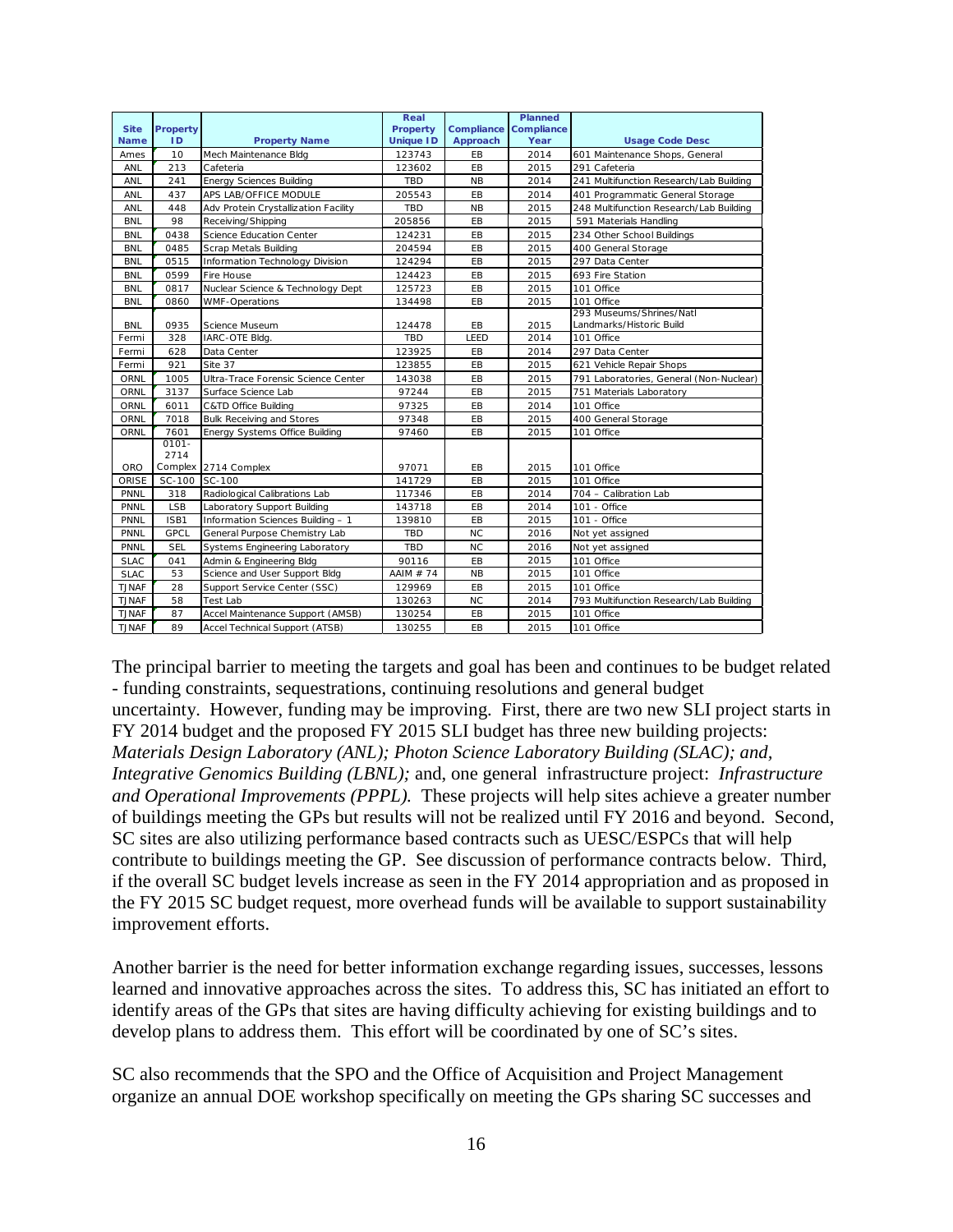lessons learned at ORNL and PNNL (see items in section V. Highlights and Accomplishments) as well as successes and lessons learned at other DOE sites. In addition, SC recommends the formation of DOE assist teams from sites with successes that would systematically visit sites that are struggling on this goal to identify barriers and possible corporate approaches for addressing crosscutting issues.

# **EISA Section 432 Plan**

All SC sites are meeting or exceeding the EISA requirement to evaluate facilities once every four years and will continue to do so. Some sites have successfully incorporated these assessments into facility condition assessments required by DOE Order 430.1 Real Property Asset Management. SC's sites offices and Hqs sustainability staff monitors SSP/CEDR submissions and Annual Laboratory Plans to ensure SC sites will continue to meet the requirement.

# **Climate Change Adaptation**

SC sites are actively taking steps to mitigate greenhouse gas emissions from their sites, vehicles, services, supplies, procurement activities, and overall operations in order to limit the SC's contribution to climate change and mitigate the fiscal risks it poses.

Regarding climate adaptation, SC sites are identifying possible climate change vulnerabilities that can disrupt mission execution and, steps necessary to increase the resilience of SC's facilities in the face of those vulnerabilities. Events would include: rain, snow and wind events including hurricanes, floods and tornados; temperature extremes; health impacts; and, wildlife impacts. Such events even if not in the local area could disrupt energy sources (electricity, coal, natural gas, biomass, etc.) and water which would also disrupt operations.

SC sites base their approach to climate change adaptation planning on:

- the framework established by the White House Council on Environmental Quality's Interagency Climate Change Adaptation Task Force, adopted by Secretary Chu in his Climate Adaptation Policy Statement of June 2, 2011;
- the DOE Climate Change Adaptation Plan from the 2012 SSPP;
- the Executive Order 13653 Preparing the United States for the Impacts of Climate Change issued November 1, 2013,

SC sites are working with other Federal agencies and local jurisdictions (as appropriate) to develop regional partnerships for climate change information sharing and collaboration (e.g., weather patterns), climate change vulnerabilities and risks.

Sites already conduct "all-hazard" risk assessments as required by DOE Order 150.1A Continuity Programs and DOE O 151.1C Comprehensive Emergency Management System. DOE also has a Standard 1020 - Natural Phenomena Hazards Analysis and Design Criteria for DOE Facilities. These will need to be informed by climate change vulnerabilities.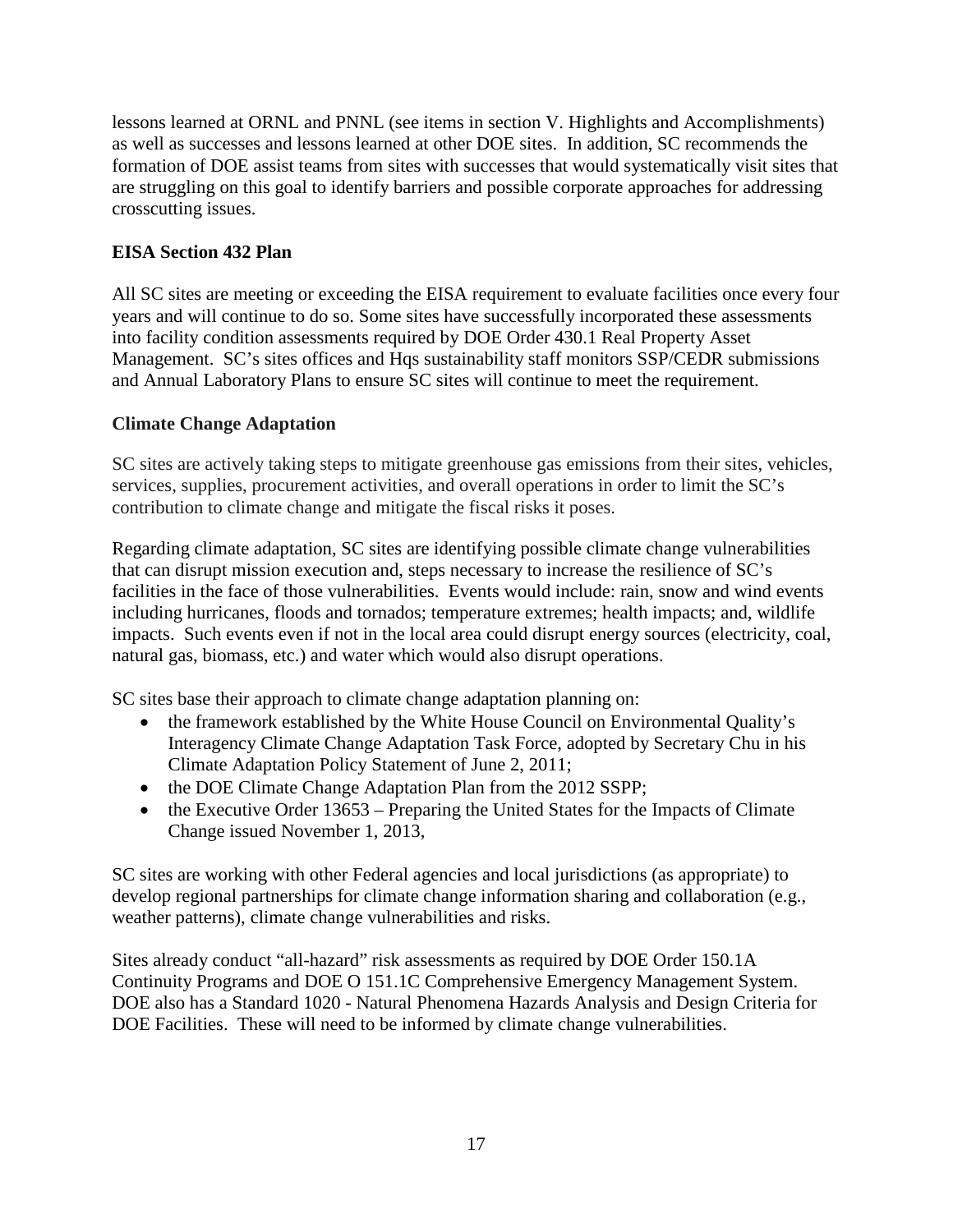A common issue across the sites is DOE guidance on how to conduct a vulnerability assessment. To assist in development of DOE guidance, the SPO has funded a pilot assessment as TJNAF. Results from this effort are expected in late 2014.

To further aid SC sites (and other DOE sites as well), SC is working with other DOE programs to establish a support group devoted to this area. The approach would be similar to that employed by the Fugitive Emissions Working Group which has won the Secretary's Achievement Award in 2011.

Once site vulnerability assessments are completed, the information provided in them will form the basis of updates to site-wide policies, plans, guidelines, engineering standards, etc. Sites already design new buildings and renovations based on building codes for their area. These codes incorporate standards developed from past experience for their area (e.g., 100 year flood, wind and temperature extremes, etc). These codes will need to be adjusted as necessary to reflect changes. Identifying vulnerabilities of existing building, their risks and costs to correct will be a major task in the outyears.

SC recommends that the next pilot assessment effort be conducted at Oak Ridge, Tennessee and cover all the DOE sites in the area. These sites are: SC sites ORNL, ORISE, OSTI and ORO; NNSA site Y-12 and, EM site ETTP. An integrated assessment could achieve better results at a reduced cost and faster schedule. It would serve as a model for other DOE reservations with multiple sites operated by different programs.

A second recommendation is for a pilot assessment at ANL. Argonne is rewriting its Land Use and Natural Resource Management Plan, and is expending cross-discipline staff effort to identify and plan for climate change adaptation strategies. Argonne staff collaborate with regional agencies including Chicago Wilderness, the DuPage County Forest Preserve District, the Chicago Metropolitan Agency for Planning, and others, to address Midwest U.S. climate change adaptation issues. Significant research is conducted onsite related to climate change adaptation including a select number of projects utilizing Argonne property; and, the effort could benefit Fermi which is only 25 miles away.

A third recommendation for a pilot assessment is BNL. BNL is DOE's only northeast laboratory and has exposure to coastal storms (hurricanes, Nor'easters and blizzards). Extreme events are thought to be more likely to occur with an increase in ocean temperature. There may also be more subtle changes, such as changes in insect and tick population, etc.

#### **President's Performance Contracting Challenge**

In January 2014, DOE renewed its commitment to the President's Performance Contracting Challenge, for a total investment of \$275 million by December 31, 2016. SC is committed to continuing its use of performance based contracts (ESPCs, UESCs, PPAs) to increase the efficiency of its facilities and reduce operating costs. Five sites (ANL, BNL, Fermi, TJNAF and ORO) have undertaken or, are evaluating performance based contracts. BNL awarded a \$12.2M UESC in late 2013 and ANL awarded a \$22M ESPC in early 2014. An additional ANL contract and ones at Fermi and ORO are expected to be completed in 2014. SC-3 has established a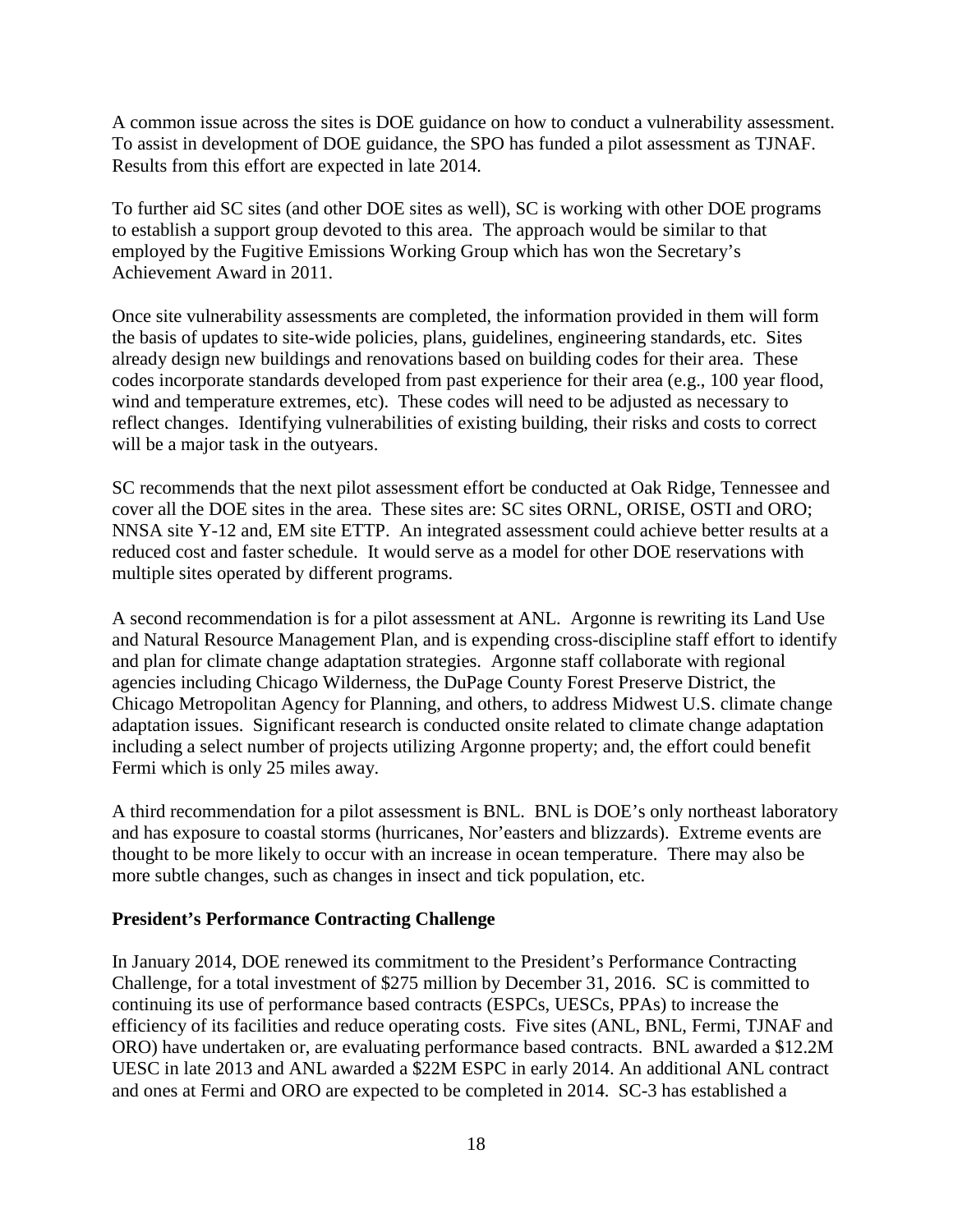Center of Excellence at the Integrated Support Center in Chicago to support site ESPC/UESC contracting efforts. SC encourages the use of performance contracts and expects continued efforts at its sites to use them to the extent that they are cost effective and present a good business case. More information on the BNL UESC contract is provided in the next section and more information on the recent ANL ESPC is provided in the "Successes" portion of the Executive Summary section.

# **V. Highlights and Accomplishments**

A number of successes and highlights are mentioned in the Executive Summary and many more are identified in the SSPs. These demonstrate SC's commitment to meeting the DOE's sustainability goals. Some additional key accomplishments are detailed below related to HPSBs and DOE's first UESC under the new contracting guidelines.

#### ORNL – Systematic Approach to HPSBs Yields Results

ORNL's systematic approach to identifying HPSB candidates and applying the GPs has proven successful in achieving the DOE goal. In FY 2013, ORNL brought its HPSB tally to 23 buildings and plans 5 more in FY 2014 and FY 2015.

ORNL's approach begins with identifying HPSB candidates based on energy use intensity (EUI), building type, existing utility meter infrastructure, and an initial evaluation of energy conservation potential. Opportunities to leverage previous sustainability focused efforts, historical energy performance improvement, existing policy and lab standards are pursued to streamline the HPSB process. Action plans for achieving building specific GPs are developed and executed while existing laboratory-wide standards are identified to fulfill HPSB policies and procedures.

The engagement of facility managers, facility engineers, and other technical facility personnel has proven crucial in acquiring quality benchmarking data, performing commissioning activities, and implementing energy conservation measures. ORNL began its HPSB efforts with focus on low complexity, low mission-specific energy use, office buildings. As experience and comfort with the GPs increased, the focus began to shift to mixed use buildings and laboratories. In these buildings, attention was primarily given to evaluating the operation of existing systems and their suitability to the facilities' current use. Temperature and airflow set points and equipment operating sequences were examined with the intent to achieve maximum efficiency potential from existing systems. Occupant comfort and known conditions were also taken into consideration for a holistic evaluation of building performance.

ORNL pursued opportunities to ensure that HPSB related measures were included in building modernization projects but typically, large renovations were not required to achieve GPs. In most cases, building modifications included occupancy-based lighting control, plumbing fixture upgrades and some HVAC improvements. Cost was managed by replacing or adding equipment, only as necessary and placing effort on maximizing the potential of existing systems and equipment. This was often approached with an existing building commissioning process.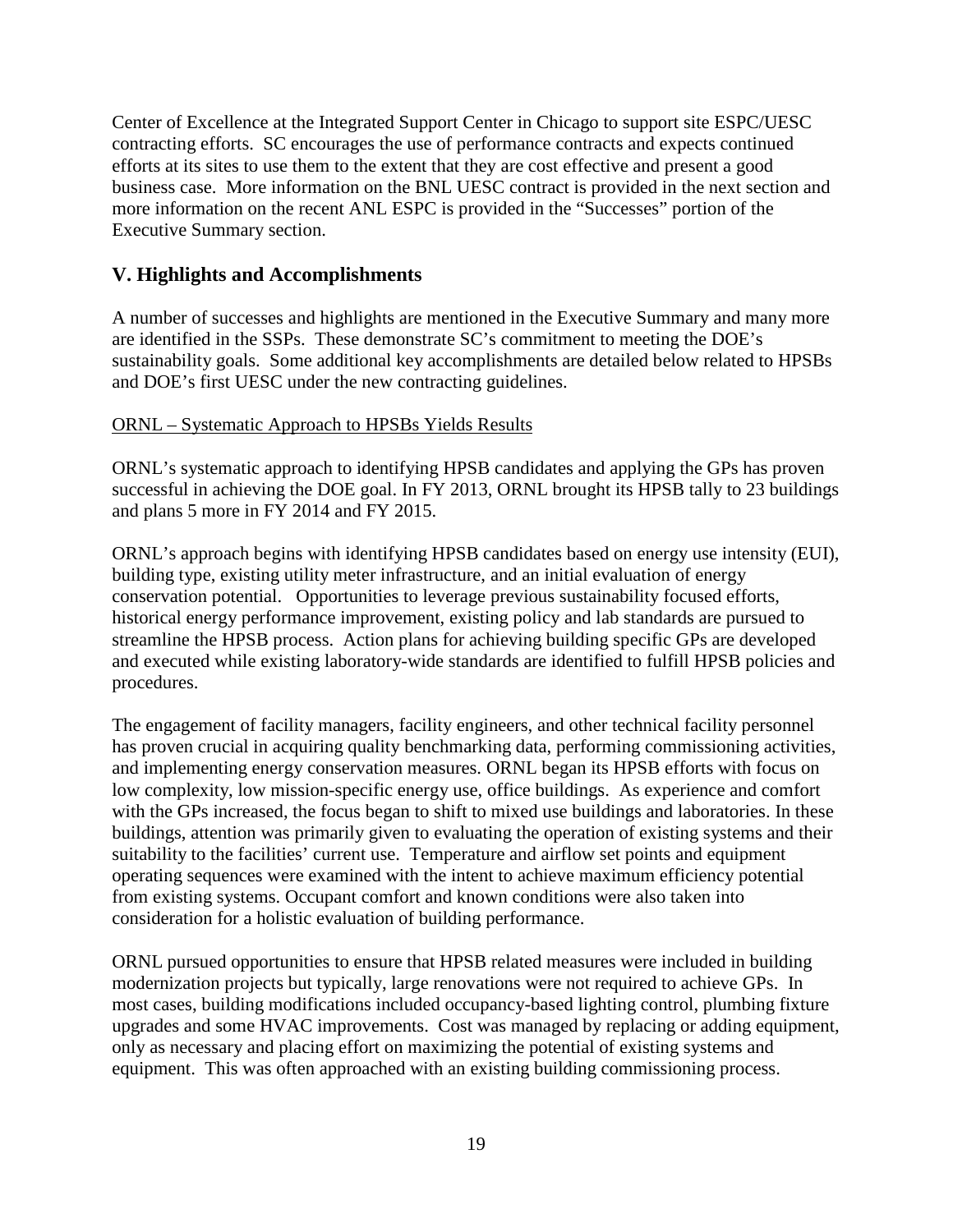While all of the GPs contribute to the betterment of buildings, the retro-commissioning process has proven most beneficial in identifying opportunities to optimize existing equipment and systems to better align with current building utilization. With the evolution of research programs and projects, buildings are often used in a manner that is different from their original designs. To address this, a process of identifying, evaluating, and adjusting HVAC airflow volumes, set points, and control sequences has proven to provide the best return on investment.

ORNL plans to continue improving this system for ongoing HPSB success with recognition that achieving HPSB status is not the end but rather just the beginning of an ongoing plan-do-checkact cycle. Enduring efforts will be made to ensure that savings persist, and potentially even increase, over time. Focus will be given to expanding the existing HPSB inventory at a pace that does not compromise the ability to effectively manage the buildings in the current inventory.

# PNNL – Radiochemical Processing Laboratory (RPL) achieves HPSB status

Constructed in 1953, the RPL is a 145,000 square foot Category II Nuclear Facility dedicated to research related to national missions in nuclear energy, nuclear non-proliferation, environmental management, homeland security, and fundamental science. In FY13, RPL became the first SC nuclear research laboratory to achieve HPSB status using the GPs for existing buildings. To meet one of the most challenging HPSB requirements (i.e., 20% reduction in energy use compared to the 2003 baseline year), significant building improvements were implemented over several years as part of planned capital improvements. These included revamping the heat recovery system, installing high efficiency chillers, adding cooling coils dedicated to the chilled water system, installing LED outside lighting), occupancy-based lighting controls, and highefficiency plumbing fixtures. Together, these improvements reduced the energy consumption in the RPL by an impressive 25% compared to the baseline year.

To maintain this energy performance, PNNL's Building Operations Control Center continues to analyze data from RPL's advanced meters and building management system to continually monitor and improve building operations.

# BNL UESC Contract – A First Under the New Contracting Requirements

BNL awarded the first DOE UESC contract under the new contracting requirements. Under the UESC, National Grid will facilitate third-party financing for DOE in the amount of \$12.2 million to implement lighting and other energy efficiency upgrades at the Laboratory. The loan will be repaid using the savings generated by the upgrades, which are expected to total more than \$1.3 million each year.

Because it was a first time effort, it required extensive teamwork, creativity and cooperation. The approach taken by BNL provides valuable lessons learned for other SC and DOE sites planning UESC projects.